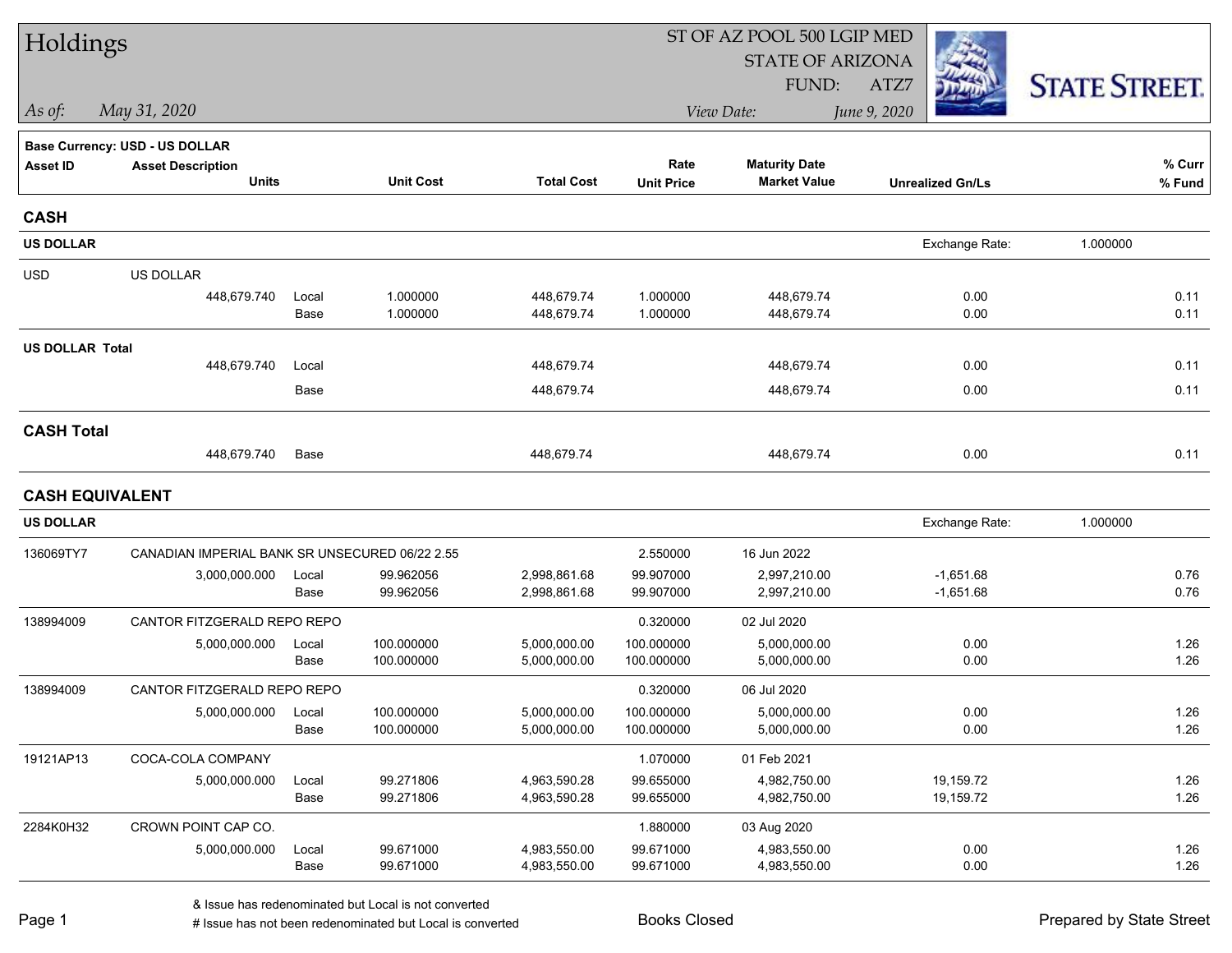| Holdings        |                                |       |                  |                   |                         | ST OF AZ POOL 500 LGIP MED |              |                         |                      |  |
|-----------------|--------------------------------|-------|------------------|-------------------|-------------------------|----------------------------|--------------|-------------------------|----------------------|--|
|                 |                                |       |                  |                   | <b>STATE OF ARIZONA</b> |                            |              |                         |                      |  |
|                 |                                |       |                  |                   | FUND:                   |                            | ATZ7         |                         | <b>STATE STREET.</b> |  |
| As of:          | May 31, 2020                   |       |                  |                   |                         | View Date:                 | June 9, 2020 |                         |                      |  |
|                 | Base Currency: USD - US DOLLAR |       |                  |                   |                         |                            |              |                         |                      |  |
| <b>Asset ID</b> | <b>Asset Description</b>       |       |                  |                   | Rate                    | <b>Maturity Date</b>       |              |                         | % Curr               |  |
|                 | <b>Units</b>                   |       | <b>Unit Cost</b> | <b>Total Cost</b> | <b>Unit Price</b>       | <b>Market Value</b>        |              | <b>Unrealized Gn/Ls</b> | % Fund               |  |
| 2284K2CK5       | CROWN POINT CAP CO.            |       |                  |                   | 0.640130                | 01 Jun 2020                |              |                         |                      |  |
|                 | 5,000,000.000                  | Local | 100.000000       | 5,000,000.00      | 100.000000              | 5,000,000.00               |              | 0.00                    | 1.26                 |  |
|                 |                                | Base  | 100.000000       | 5,000,000.00      | 100.000000              | 5,000,000.00               |              | 0.00                    | 1.26                 |  |
| 2546R2HX7       | WALT DISNEY CO                 |       |                  |                   | 1.660000                | 31 Aug 2020                |              |                         |                      |  |
|                 | 3,000,000.000                  | Local | 99.580389        | 2,987,411.66      | 99.593333               | 2,987,799.99               |              | 388.33                  | 0.76                 |  |
|                 |                                | Base  | 99.580389        | 2,987,411.66      | 99.593333               | 2,987,799.99               |              | 388.33                  | 0.76                 |  |
| 30229ALW7       | <b>EXXON MOBIL CORP</b>        |       |                  |                   | 0.340000                | 30 Nov 2020                |              |                         |                      |  |
|                 | 5,000,000.000                  | Local | 99.828111        | 4,991,405.56      | 99.828100               | 4,991,405.00               |              | $-0.56$                 | 1.26                 |  |
|                 |                                | Base  | 99.828111        | 4,991,405.56      | 99.828100               | 4,991,405.00               |              | $-0.56$                 | 1.26                 |  |
| 30601YF42       | <b>FAIRWAY FINANCE CORP</b>    |       |                  |                   | 0.442750                | 06 Jul 2020                |              |                         |                      |  |
|                 | 5,000,000.000                  | Local | 100.000000       | 5,000,000.00      | 100.000000              | 5,000,000.00               |              | 0.00                    | 1.26                 |  |
|                 |                                | Base  | 100.000000       | 5,000,000.00      | 100.000000              | 5,000,000.00               |              | 0.00                    | 1.26                 |  |
| 59157TH30       | METLIFE SHORT TERM FDG         |       |                  |                   | 1.050000                | 03 Aug 2020                |              |                         |                      |  |
|                 | 2,000,000.000                  | Local | 99.816250        | 1,996,325.00      | 99.816250               | 1,996,325.00               |              | 0.00                    | 0.50                 |  |
|                 |                                | Base  | 99.816250        | 1,996,325.00      | 99.816250               | 1,996,325.00               |              | 0.00                    | 0.50                 |  |
| 8225X2F17       | SHELL INTNL FNC B.V            |       |                  |                   | 1.950000                | 01 Jun 2020                |              |                         |                      |  |
|                 | 1,790,000.000                  | Local | 100.000000       | 1,790,000.00      | 100.000000              | 1,790,000.00               |              | 0.00                    | 0.45                 |  |
|                 |                                | Base  | 100.000000       | 1,790,000.00      | 100.000000              | 1,790,000.00               |              | 0.00                    | 0.45                 |  |
| 91058TFW1       | UNITED HEALTHCARE CO           |       |                  |                   | 0.700000                | 30 Jun 2020                |              |                         |                      |  |
|                 | 3,000,000.000                  | Local | 99.943611        | 2,998,308.33      | 99.943611               | 2,998,308.33               |              | 0.00                    | 0.76                 |  |
|                 |                                | Base  | 99.943611        | 2,998,308.33      | 99.943611               | 2,998,308.33               |              | 0.00                    | 0.76                 |  |
| 92646KG14       | <b>VICTORY RECEIVABLES</b>     |       |                  |                   | 1.250000                | 01 Jul 2020                |              |                         |                      |  |
|                 | 3,000,000.000                  | Local | 99.895833        | 2,996,875.00      | 99.895833               | 2,996,875.00               |              | 0.00                    | 0.76                 |  |
|                 |                                | Base  | 99.895833        | 2,996,875.00      | 99.895833               | 2,996,875.00               |              | 0.00                    | 0.76                 |  |
| 930ABD003       | FIDELITY INVESTMENTS MONEY     |       |                  |                   | 0.000000                | 01 Jun 2020                |              |                         |                      |  |
|                 | 6,000,026.140                  | Local | 100.000000       | 6,000,026.14      | 100.000000              | 6,000,026.14               |              | 0.00                    | 1.52                 |  |
|                 |                                | Base  | 100.000000       | 6,000,026.14      | 100.000000              | 6,000,026.14               |              | 0.00                    | 1.52                 |  |
| 966VMM002       | JP MORGAN MONEY MARKET         |       |                  |                   | 0.000000                | 01 Jun 2020                |              |                         |                      |  |
|                 | 10,000,054.040                 | Local | 100.000000       | 10,000,054.04     | 100.000000              | 10,000,054.04              |              | 0.00                    | 2.53                 |  |
|                 |                                | Base  | 100.000000       | 10,000,054.04     | 100.000000              | 10,000,054.04              |              | 0.00                    | 2.53                 |  |

 $\overline{\phantom{a}}$ 

 $\overline{\phantom{a}}$ 

 $\overline{\phantom{a}}$ 

 $\overline{\phantom{a}}$ 

 $\overline{\phantom{a}}$ 

 $\overline{\phantom{0}}$ 

 $\overline{a}$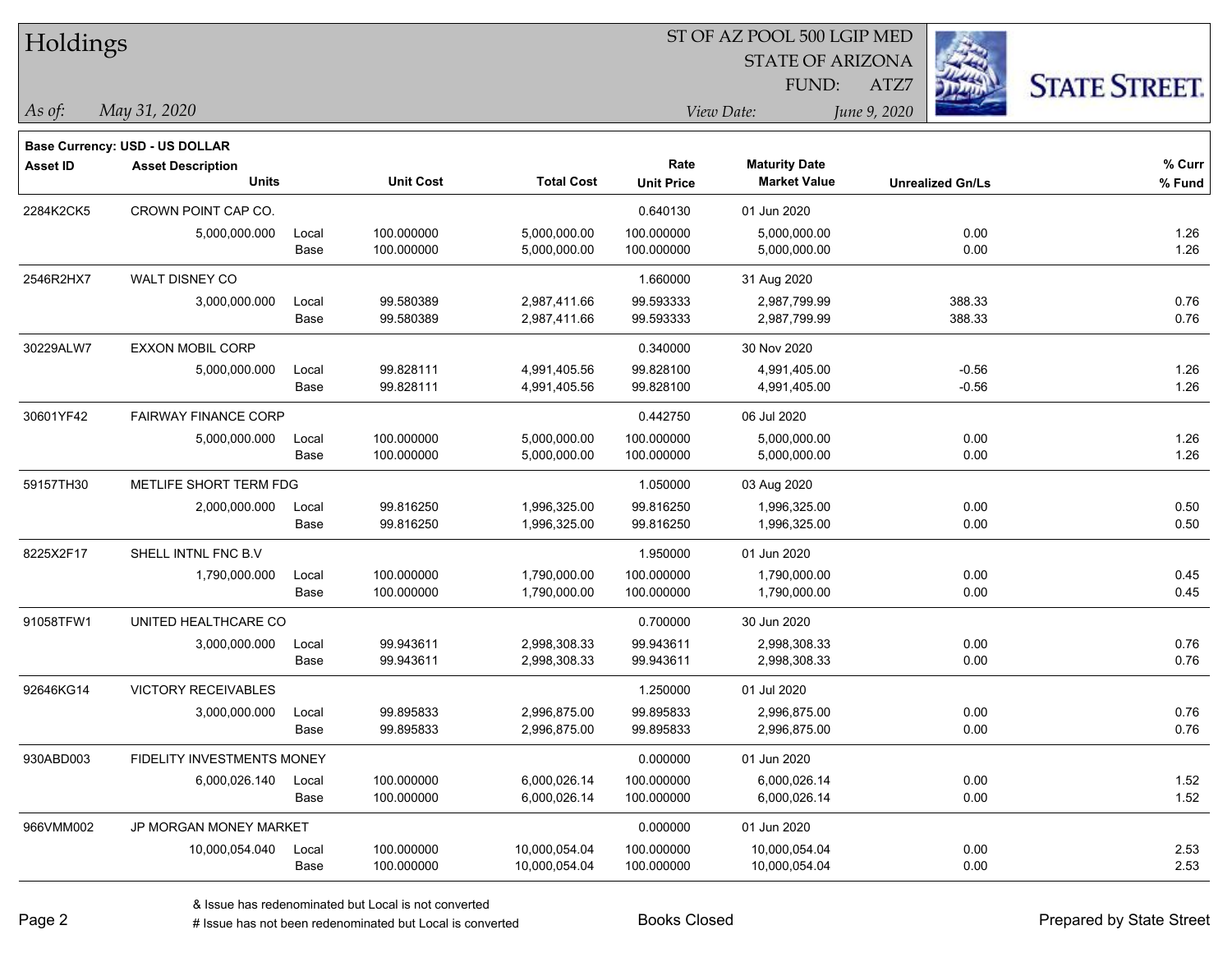| Holdings               |                                                                   |       |                  |                   |                   | ST OF AZ POOL 500 LGIP MED |                         |                      |  |
|------------------------|-------------------------------------------------------------------|-------|------------------|-------------------|-------------------|----------------------------|-------------------------|----------------------|--|
|                        |                                                                   |       |                  |                   |                   | <b>STATE OF ARIZONA</b>    |                         |                      |  |
|                        |                                                                   |       |                  |                   |                   | FUND:                      | ATZ7                    | <b>STATE STREET.</b> |  |
| $\vert$ As of:         | May 31, 2020                                                      |       |                  |                   |                   | View Date:                 | June 9, 2020            |                      |  |
|                        |                                                                   |       |                  |                   |                   |                            |                         |                      |  |
| <b>Asset ID</b>        | <b>Base Currency: USD - US DOLLAR</b><br><b>Asset Description</b> |       |                  |                   | Rate              | <b>Maturity Date</b>       |                         | % Curr               |  |
|                        | <b>Units</b>                                                      |       | <b>Unit Cost</b> | <b>Total Cost</b> | <b>Unit Price</b> | <b>Market Value</b>        | <b>Unrealized Gn/Ls</b> | % Fund               |  |
| 979QHR003              | SOUTH STREET REPO                                                 |       |                  |                   | 0.070000          | 01 Jun 2020                |                         |                      |  |
|                        | 7,000,000.000                                                     | Local | 100.000000       | 7,000,000.00      | 100.000000        | 7,000,000.00               | 0.00                    | 1.77                 |  |
|                        |                                                                   | Base  | 100.000000       | 7,000,000.00      | 100.000000        | 7,000,000.00               | 0.00                    | 1.77                 |  |
| <b>US DOLLAR Total</b> |                                                                   |       |                  |                   |                   |                            |                         |                      |  |
|                        | 73,790,080.180                                                    | Local |                  | 73,706,407.69     |                   | 73,724,303.50              | 17,895.81               | 18.63                |  |
|                        |                                                                   | Base  |                  | 73,706,407.69     |                   | 73,724,303.50              | 17,895.81               | 18.63                |  |
|                        | <b>CASH EQUIVALENT Total</b>                                      |       |                  |                   |                   |                            |                         |                      |  |
|                        | 73,790,080.180                                                    | Base  |                  | 73,706,407.69     |                   | 73,724,303.50              | 17,895.81               | 18.63                |  |
| <b>FIXED INCOME</b>    |                                                                   |       |                  |                   |                   |                            |                         |                      |  |
| <b>US DOLLAR</b>       |                                                                   |       |                  |                   |                   |                            | Exchange Rate:          | 1.000000             |  |
| 00206RCR1              | AT+T INC SR UNSECURED 02/21 2.8                                   |       |                  |                   | 2.800000          | 17 Feb 2021                |                         |                      |  |
|                        | 2,000,000.000                                                     | Local | 100.303665       | 2,006,073.29      | 101.388108        | 2,027,762.16               | 21,688.87               | 0.51                 |  |
|                        |                                                                   | Base  | 100.303665       | 2,006,073.29      | 101.388108        | 2,027,762.16               | 21,688.87               | 0.51                 |  |
| 025816CD9              | AMERICAN EXPRESS CO SR UNSECURED 05/22 2.75                       |       |                  |                   | 2.750000          | 20 May 2022                |                         |                      |  |
|                        | 4,000,000.000                                                     | Local | 99.921387        | 3,996,855.47      | 103.826945        | 4,153,077.80               | 156,222.33              | 1.05                 |  |
|                        |                                                                   | Base  | 99.921387        | 3,996,855.47      | 103.826945        | 4,153,077.80               | 156,222.33              | 1.05                 |  |
| 025816CG2              | AMERICAN EXPRESS CO SR UNSECURED 07/24 2.5                        |       |                  |                   | 2.500000          | 30 Jul 2024                |                         |                      |  |
|                        | 5,000,000.000                                                     | Local | 99.732107        | 4,986,605.36      | 105.319756        | 5,265,987.80               | 279,382.44              | 1.33                 |  |
|                        |                                                                   | Base  | 99.732107        | 4,986,605.36      | 105.319756        | 5,265,987.80               | 279,382.44              | 1.33                 |  |
| 02582JHS2              | AMERICAN EXPRESS CREDIT ACCOUN AMXCA 2018 3 A                     |       |                  |                   | 0.503630          | 15 Oct 2025                |                         |                      |  |
|                        | 4,000,000.000                                                     | Local | 100.000000       | 4,000,000.00      | 99.732320         | 3,989,292.80               | $-10,707.20$            | 1.01                 |  |
| Original Face:         | 4,000,000.000                                                     | Base  | 100.000000       | 4,000,000.00      | 99.732320         | 3,989,292.80               | $-10,707.20$            | 1.01                 |  |
| 02665WCC3              | AMERICAN HONDA FINANCE SR UNSECURED 02/21 VAR                     |       |                  |                   | 0.644630          | 12 Feb 2021                |                         |                      |  |
|                        | 5,000,000.000                                                     | Local | 100.000000       | 5,000,000.00      | 99.762391         | 4,988,119.55               | $-11,880.45$            | 1.26                 |  |
|                        |                                                                   | Base  | 100.000000       | 5,000,000.00      | 99.762391         | 4,988,119.55               | $-11,880.45$            | 1.26                 |  |
| 037833CP3              | APPLE INC SR UNSECURED 05/22 VAR                                  |       |                  |                   | 0.797630          | 11 May 2022                |                         |                      |  |
|                        | 7,000,000.000                                                     | Local | 100.000000       | 7,000,000.00      | 99.923658         | 6,994,656.06               | $-5,343.94$             | 1.77                 |  |
|                        |                                                                   | Base  | 100.000000       | 7,000,000.00      | 99.923658         | 6,994,656.06               | $-5,343.94$             | 1.77                 |  |

denote the redenominated but Local is converted Books Closed Prepared by State Street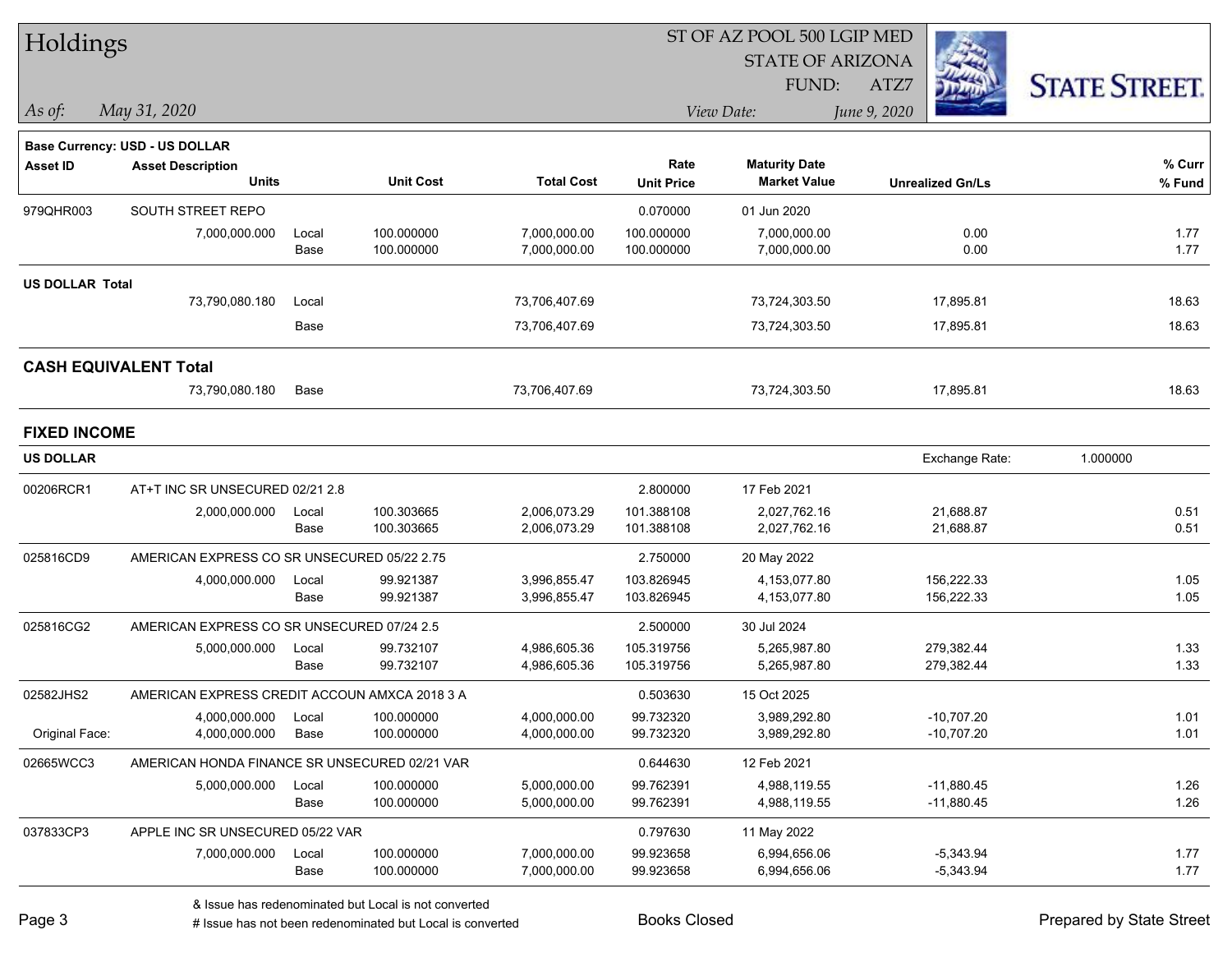| Holdings        |                                               |       |                  |                   |                         | ST OF AZ POOL 500 LGIP MED |                         |                      |  |
|-----------------|-----------------------------------------------|-------|------------------|-------------------|-------------------------|----------------------------|-------------------------|----------------------|--|
|                 |                                               |       |                  |                   | <b>STATE OF ARIZONA</b> |                            |                         |                      |  |
|                 |                                               |       |                  |                   |                         | FUND:                      | ATZ7                    | <b>STATE STREET.</b> |  |
| As of:          | May 31, 2020                                  |       |                  |                   |                         | View Date:                 | June 9, 2020            |                      |  |
|                 | Base Currency: USD - US DOLLAR                |       |                  |                   |                         |                            |                         |                      |  |
| <b>Asset ID</b> | <b>Asset Description</b>                      |       |                  |                   | Rate                    | <b>Maturity Date</b>       |                         | % Curr               |  |
|                 | <b>Units</b>                                  |       | <b>Unit Cost</b> | <b>Total Cost</b> | <b>Unit Price</b>       | <b>Market Value</b>        | <b>Unrealized Gn/Ls</b> | % Fund               |  |
| 037833DM9       | APPLE INC SR UNSECURED 09/24 1.8              |       |                  |                   | 1.800000                | 11 Sep 2024                |                         |                      |  |
|                 | 2,000,000.000                                 | Local | 99.805515        | 1,996,110.29      | 105.085896              | 2,101,717.92               | 105,607.63              | 0.53                 |  |
|                 |                                               | Base  | 99.805515        | 1,996,110.29      | 105.085896              | 2,101,717.92               | 105,607.63              | 0.53                 |  |
| 037833DT4       | APPLE INC SR UNSECURED 05/25 1.125            |       |                  |                   | 1.125000                | 11 May 2025                |                         |                      |  |
|                 | 5,000,000.000                                 | Local | 99.823093        | 4,991,154.65      | 101.651654              | 5,082,582.70               | 91,428.05               | 1.28                 |  |
|                 |                                               | Base  | 99.823093        | 4,991,154.65      | 101.651654              | 5,082,582.70               | 91,428.05               | 1.28                 |  |
| 06048WB82       | BANK OF AMERICA CORP SR UNSECURED 08/24 VAR   |       |                  |                   | 2.400000                | 23 Aug 2024                |                         |                      |  |
|                 | 2,000,000.000                                 | Local | 100.000000       | 2,000,000.00      | 99.420661               | 1,988,413.22               | $-11,586.78$            | 0.50                 |  |
|                 |                                               | Base  | 100.000000       | 2,000,000.00      | 99.420661               | 1,988,413.22               | $-11,586.78$            | 0.50                 |  |
| 06048WXT2       | BANK OF AMERICA CORP SR UNSECURED 09/21 VAR   |       |                  |                   | 2.000000                | 26 Sep 2021                |                         |                      |  |
|                 | 2,000,000.000                                 | Local | 100.000000       | 2,000,000.00      | 100.021000              | 2,000,420.00               | 420.00                  | 0.51                 |  |
|                 |                                               | Base  | 100.000000       | 2,000,000.00      | 100.021000              | 2,000,420.00               | 420.00                  | 0.51                 |  |
| 06051GFT1       | BANK OF AMERICA CORP SR UNSECURED 10/20 2.625 |       |                  |                   | 2.625000                | 19 Oct 2020                |                         |                      |  |
|                 | 5,810,000.000                                 | Local | 100.063865       | 5,813,710.53      | 100.867830              | 5,860,420.92               | 46,710.39               | 1.48                 |  |
|                 |                                               | Base  | 100.063865       | 5,813,710.53      | 100.867830              | 5,860,420.92               | 46,710.39               | 1.48                 |  |
| 06051GHF9       | BANK OF AMERICA CORP SR UNSECURED 03/24 VAR   |       |                  |                   | 3.550000                | 05 Mar 2024                |                         |                      |  |
|                 | 3,564,000.000                                 | Local | 102.865462       | 3,666,125.05      | 106.184467              | 3,784,414.40               | 118,289.35              | 0.96                 |  |
|                 |                                               | Base  | 102.865462       | 3,666,125.05      | 106.184467              | 3,784,414.40               | 118,289.35              | 0.96                 |  |
| 06367TYL8       | BANK OF MONTREAL SR UNSECURED 06/20 2.1       |       |                  |                   | 2.100000                | 15 Jun 2020                |                         |                      |  |
|                 | 3,000,000.000                                 | Local | 99.999885        | 2,999,996.55      | 100.066350              | 3,001,990.50               | 1,993.95                | 0.76                 |  |
|                 |                                               | Base  | 99.999885        | 2,999,996.55      | 100.066350              | 3,001,990.50               | 1,993.95                | 0.76                 |  |
| 06367TYM6       | BANK OF MONTREAL SR UNSECURED 06/20 VAR       |       |                  |                   | 1.180500                | 15 Jun 2020                |                         |                      |  |
|                 | 5,000,000.000                                 | Local | 100.000000       | 5,000,000.00      | 100.009698              | 5,000,484.90               | 484.90                  | 1.26                 |  |
|                 |                                               | Base  | 100.000000       | 5,000,000.00      | 100.009698              | 5,000,484.90               | 484.90                  | 1.26                 |  |
| 06367WF99       | BANK OF MONTREAL SR UNSECURED 05/23 VAR       |       |                  |                   | 1.100000                | 12 May 2023                |                         |                      |  |
|                 | 3,000,000.000                                 | Local | 100.000000       | 3,000,000.00      | 98.318463               | 2,949,553.89               | $-50,446.11$            | 0.75                 |  |
|                 |                                               | Base  | 100.000000       | 3,000,000.00      | 98.318463               | 2,949,553.89               | $-50,446.11$            | 0.75                 |  |
| 06367WWB5       | BANK OF MONTREAL SR UNSECURED 02/25 2.25      |       |                  |                   | 2.250000                | 19 Feb 2025                |                         |                      |  |
|                 | 3,000,000.000                                 | Local | 100.000000       | 3,000,000.00      | 100.010161              | 3,000,304.83               | 304.83                  | 0.76                 |  |
|                 |                                               | Base  | 100.000000       | 3,000,000.00      | 100.010161              | 3,000,304.83               | 304.83                  | 0.76                 |  |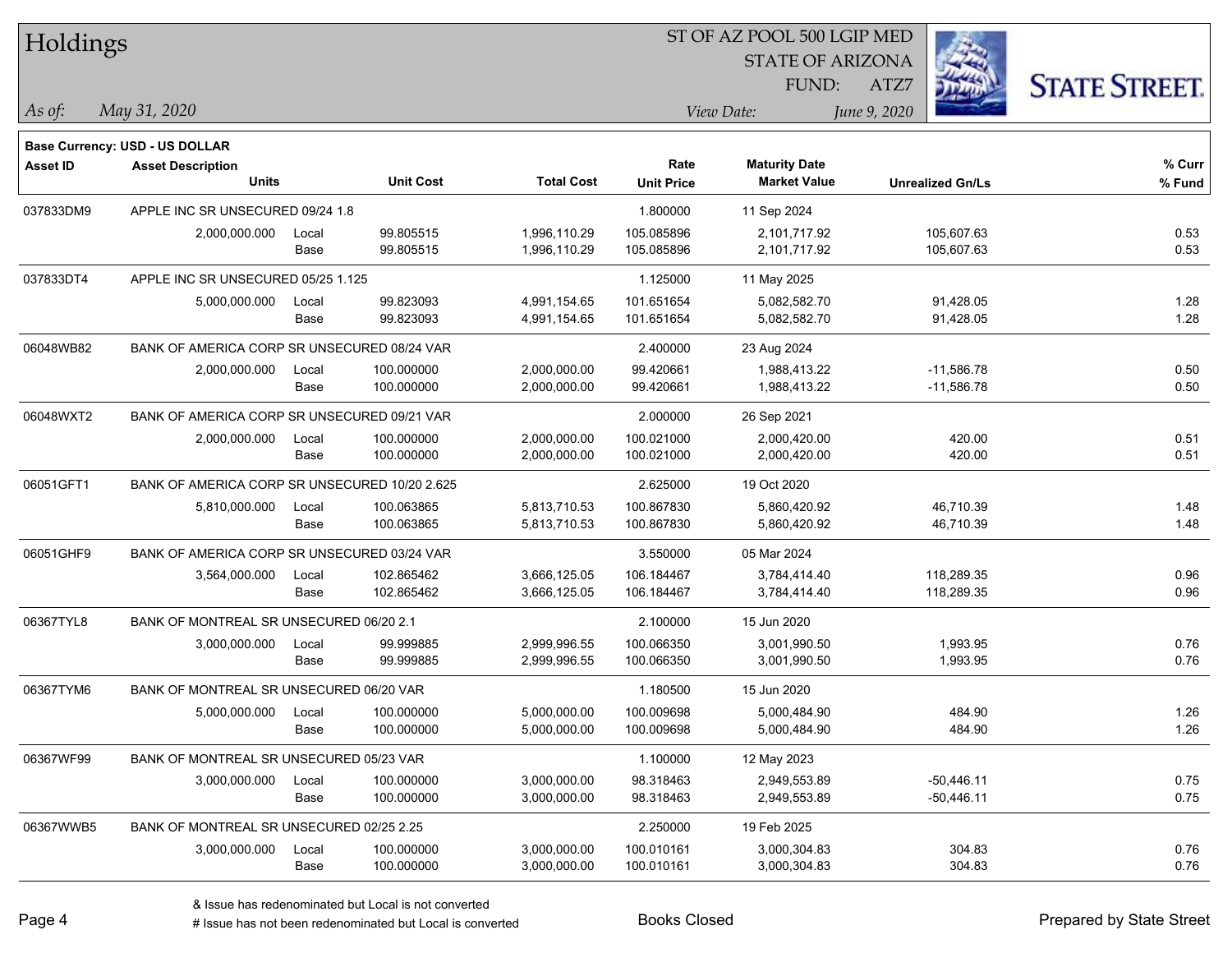| Holdings        |                                                |       |                  |                   |                           | ST OF AZ POOL 500 LGIP MED                  |                         |                      |
|-----------------|------------------------------------------------|-------|------------------|-------------------|---------------------------|---------------------------------------------|-------------------------|----------------------|
|                 |                                                |       |                  |                   |                           | <b>STATE OF ARIZONA</b>                     |                         |                      |
|                 |                                                |       |                  |                   |                           | <b>FUND:</b>                                | ATZ7                    | <b>STATE STREET.</b> |
| $\vert$ As of:  | May 31, 2020                                   |       |                  |                   |                           | View Date:                                  | June 9, 2020            |                      |
|                 |                                                |       |                  |                   |                           |                                             |                         |                      |
|                 | <b>Base Currency: USD - US DOLLAR</b>          |       |                  |                   |                           |                                             |                         |                      |
| <b>Asset ID</b> | <b>Asset Description</b><br><b>Units</b>       |       | <b>Unit Cost</b> | <b>Total Cost</b> | Rate<br><b>Unit Price</b> | <b>Maturity Date</b><br><b>Market Value</b> | <b>Unrealized Gn/Ls</b> | % Curr<br>$%$ Fund   |
| 06405LAB7       | BANK OF NEW YORK MELLON SR UNSECURED 06/21 VAR |       |                  |                   | 1.533750                  | 04 Jun 2021                                 |                         |                      |
|                 | 2,000,000.000                                  | Local | 100.000000       | 2,000,000.00      | 100.000000                | 2,000,000.00                                | 0.00                    | 0.51                 |
|                 |                                                | Base  | 100.000000       | 2,000,000.00      | 100.000000                | 2,000,000.00                                | 0.00                    | 0.51                 |
| 06406RAL1       | BANK OF NY MELLON CORP SR UNSECURED 10/24 2.1  |       |                  |                   | 2.100000                  | 24 Oct 2024                                 |                         |                      |
|                 | 3,000,000.000                                  | Local | 99.846169        | 2,995,385.06      | 104.535798                | 3,136,073.94                                | 140,688.88              | 0.79                 |
|                 |                                                | Base  | 99.846169        | 2,995,385.06      | 104.535798                | 3,136,073.94                                | 140,688.88              | 0.79                 |
| 064159SH0       | BANK OF NOVA SCOTIA SR UNSECURED 11/22 2       |       |                  |                   | 2.000000                  | 15 Nov 2022                                 |                         |                      |
|                 | 3,000,000.000                                  | Local | 99.975326        | 2,999,259.79      | 102.758066                | 3,082,741.98                                | 83,482.19               | 0.78                 |
|                 |                                                | Base  | 99.975326        | 2,999,259.79      | 102.758066                | 3,082,741.98                                | 83,482.19               | 0.78                 |
| 07330NAT2       | TRUIST BANK SR UNSECURED 12/24 2.15            |       |                  |                   | 2.150000                  | 06 Dec 2024                                 |                         |                      |
|                 | 5,000,000.000                                  | Local | 99.846849        | 4,992,342.43      | 104.440322                | 5,222,016.10                                | 229,673.67              | 1.32                 |
|                 |                                                | Base  | 99.846849        | 4,992,342.43      | 104.440322                | 5,222,016.10                                | 229,673.67              | 1.32                 |
| 126650CT5       | CVS HEALTH CORP SR UNSECURED 06/21 2.125       |       |                  |                   | 2.125000                  | 01 Jun 2021                                 |                         |                      |
|                 | 2,000,000.000                                  | Local | 99.948287        | 1,998,965.74      | 101.164558                | 2,023,291.16                                | 24,325.42               | 0.51                 |
|                 |                                                | Base  | 99.948287        | 1,998,965.74      | 101.164558                | 2,023,291.16                                | 24,325.42               | 0.51                 |
| 126802DH7       | CABELA S MASTER CREDIT CARD TR CABMT 2015 2 A1 |       |                  |                   | 2.250000                  | 17 Jul 2023                                 |                         |                      |
|                 | 1,000,000.000                                  | Local | 99.984473        | 999,844.73        | 100.166720                | 1,001,667.20                                | 1,822.47                | 0.25                 |
| Original Face:  | 1,000,000.000                                  | Base  | 99.984473        | 999,844.73        | 100.166720                | 1,001,667.20                                | 1,822.47                | 0.25                 |
| 126802DJ3       | CABELA S MASTER CREDIT CARD TR CABMT 2015 2 A2 |       |                  |                   | 0.853630                  | 17 Jul 2023                                 |                         |                      |
|                 | 2,000,000.000                                  | Local | 100.000000       | 2,000,000.00      | 100.025390                | 2,000,507.80                                | 507.80                  | 0.51                 |
| Original Face:  | 2,000,000.000                                  | Base  | 100.000000       | 2,000,000.00      | 100.025390                | 2,000,507.80                                | 507.80                  | 0.51                 |
| 136069TZ4       | CANADIAN IMPERIAL BANK SR UNSECURED 06/22 VAR  |       |                  |                   | 1.460500                  | 16 Jun 2022                                 |                         |                      |
|                 | 3,000,000.000                                  | Local | 100.000000       | 3,000,000.00      | 100.116330                | 3,003,489.90                                | 3,489.90                | 0.76                 |
|                 |                                                | Base  | 100.000000       | 3,000,000.00      | 100.116330                | 3,003,489.90                                | 3,489.90                | 0.76                 |
| 14315EAB6       | CARMAX AUTO OWNER TRUST CARMX 2018 4 A2A       |       |                  |                   | 3.110000                  | 15 Feb 2022                                 |                         |                      |
|                 | 752,393.930                                    | Local | 99.999496        | 752,390.14        | 100.360630                | 755,107.29                                  | 2,717.15                | 0.19                 |
| Original Face:  | 3,000,000.000                                  | Base  | 99.999496        | 752,390.14        | 100.360630                | 755,107.29                                  | 2,717.15                | 0.19                 |
| 172967KK6       | CITIGROUP INC SR UNSECURED 03/21 2.7           |       |                  |                   | 2.700000                  | 30 Mar 2021                                 |                         |                      |
|                 | 2,370,000.000                                  | Local | 100.086940       | 2,372,060.47      | 101.659547                | 2,409,331.26                                | 37,270.79               | 0.61                 |
|                 |                                                | Base  | 100.086940       | 2,372,060.47      | 101.659547                | 2,409,331.26                                | 37,270.79               | 0.61                 |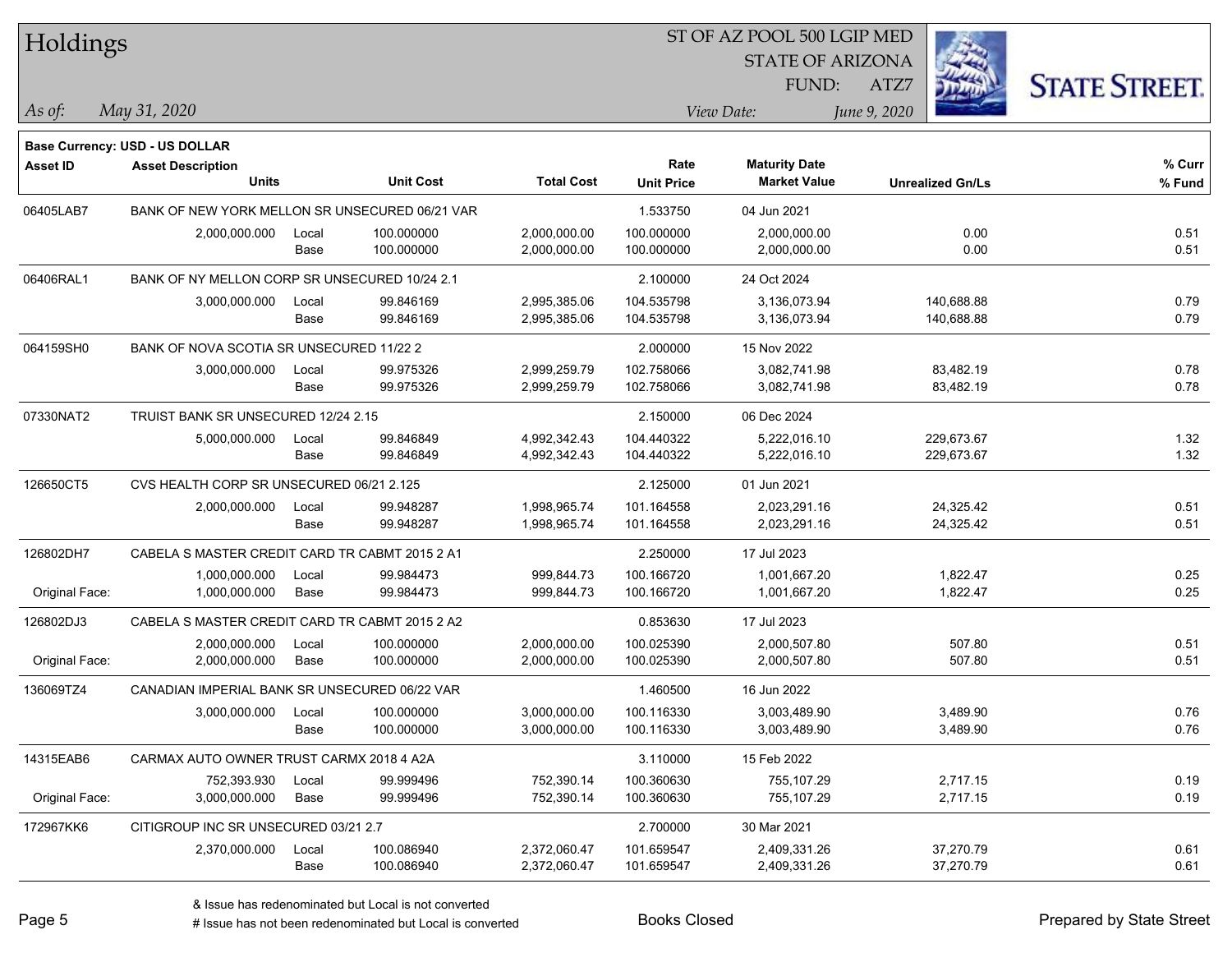| Holdings        |                                                   |               |                                                    |                              |                           | ST OF AZ POOL 500 LGIP MED                  |                          |                      |  |  |
|-----------------|---------------------------------------------------|---------------|----------------------------------------------------|------------------------------|---------------------------|---------------------------------------------|--------------------------|----------------------|--|--|
|                 |                                                   |               |                                                    |                              | <b>STATE OF ARIZONA</b>   |                                             |                          |                      |  |  |
|                 |                                                   |               |                                                    |                              |                           | FUND:                                       | ATZ7                     | <b>STATE STREET.</b> |  |  |
| As of:          | May 31, 2020                                      |               |                                                    |                              |                           | View Date:                                  | June 9, 2020             |                      |  |  |
|                 |                                                   |               |                                                    |                              |                           |                                             |                          |                      |  |  |
|                 | Base Currency: USD - US DOLLAR                    |               |                                                    |                              |                           |                                             |                          |                      |  |  |
| <b>Asset ID</b> | <b>Asset Description</b><br><b>Units</b>          |               | <b>Unit Cost</b>                                   | <b>Total Cost</b>            | Rate<br><b>Unit Price</b> | <b>Maturity Date</b><br><b>Market Value</b> | <b>Unrealized Gn/Ls</b>  | % Curr<br>% Fund     |  |  |
|                 |                                                   |               |                                                    |                              |                           |                                             |                          |                      |  |  |
| 17327TSA5       | CITIGROUP GLOBAL MARKETS SR UNSECURED 07/24 VAR   |               |                                                    |                              | 2.500000                  | 31 Jul 2024                                 |                          |                      |  |  |
|                 | 2,000,000.000                                     | Local<br>Base | 100.000000<br>100.000000                           | 2,000,000.00<br>2,000,000.00 | 100.279480<br>100.279480  | 2,005,589.60<br>2,005,589.60                | 5,589.60<br>5,589.60     | 0.51<br>0.51         |  |  |
|                 |                                                   |               |                                                    |                              |                           |                                             |                          |                      |  |  |
| 17328VAD2       | CITIGROUP GLOBAL MARKETS COMPANY GUAR 03/25 2     |               |                                                    |                              | 2.000000                  | 31 Mar 2025                                 |                          |                      |  |  |
|                 | 2,155,000.000                                     | Local<br>Base | 100.000000<br>100.000000                           | 2,155,000.00<br>2,155,000.00 | 100.574973<br>100.574973  | 2,167,390.67<br>2,167,390.67                | 12,390.67<br>12,390.67   | 0.55<br>0.55         |  |  |
|                 |                                                   |               |                                                    |                              |                           |                                             |                          |                      |  |  |
| 254687FK7       | WALT DISNEY COMPANY/THE COMPANY GUAR 08/24 1.75   |               |                                                    |                              | 1.750000                  | 30 Aug 2024                                 |                          |                      |  |  |
|                 | 5,000,000.000                                     | Local<br>Base | 99.653348<br>99.653348                             | 4,982,667.41<br>4,982,667.41 | 102.958109<br>102.958109  | 5,147,905.45<br>5, 147, 905. 45             | 165,238.04<br>165,238.04 | 1.30<br>1.30         |  |  |
|                 |                                                   |               |                                                    |                              |                           |                                             |                          |                      |  |  |
| 278642AR4       | EBAY INC SR UNSECURED 06/20 2.15                  |               |                                                    |                              | 2.150000                  | 05 Jun 2020                                 |                          |                      |  |  |
|                 | 2,000,000.000                                     | Local<br>Base | 99.999631<br>99.999631                             | 1,999,992.61<br>1,999,992.61 | 100.012891<br>100.012891  | 2,000,257.82<br>2,000,257.82                | 265.21<br>265.21         | 0.51<br>0.51         |  |  |
|                 |                                                   |               |                                                    |                              |                           |                                             |                          |                      |  |  |
| 29372JAB3       | ENTERPRISE FLEET FINANCING LLC EFF 2017 2 A2 144A |               |                                                    |                              | 1.970000                  | 20 Jan 2023                                 |                          |                      |  |  |
|                 | 46,190.880                                        | Local         | 100.118422                                         | 46,245.58                    | 100.043540                | 46,210.99                                   | -34.59                   | 0.01<br>0.01         |  |  |
| Original Face:  | 3,000,000.000                                     | Base          | 100.118422                                         | 46,245.58                    | 100.043540                | 46,210.99                                   | $-34.59$                 |                      |  |  |
| 30231GBC5       | EXXON MOBIL CORPORATION SR UNSECURED 08/24 2.019  |               |                                                    |                              | 2.019000                  | 16 Aug 2024                                 |                          |                      |  |  |
|                 | 5,000,000.000                                     | Local         | 100.000000                                         | 5,000,000.00                 | 104.526103                | 5,226,305.15                                | 226,305.15               | 1.32                 |  |  |
|                 |                                                   | Base          | 100.000000                                         | 5,000,000.00                 | 104.526103                | 5,226,305.15                                | 226,305.15               | 1.32                 |  |  |
| 30303KAA4       |                                                   |               | FRESB MULTIFAMILY MORTGAGE PAS FRESB 2017 SB35 A5F |                              | 2.250000                  | 25 Jun 2022                                 |                          |                      |  |  |
|                 | 2,603,626.180                                     | Local         | 100.000000                                         | 2,603,626.18                 | 102.907040                | 2,679,314.63                                | 75,688.45                | 0.68                 |  |  |
| Original Face:  | 5,126,000.000                                     | Base          | 100.000000                                         | 2,603,626.18                 | 102.907040                | 2,679,314.63                                | 75,688.45                | 0.68                 |  |  |
| 3128M8RU0       | FED HM LN PC POOL G06499 FG 03/41 FIXED 4         |               |                                                    |                              | 4.000000                  | 01 Mar 2041                                 |                          |                      |  |  |
|                 | 591,142.660                                       | Local         | 103.292171                                         | 610,604.09                   | 111.659660                | 660,067.88                                  | 49,463.79                | 0.17                 |  |  |
| Original Face:  | 2,090,000.000                                     | Base          | 103.292171                                         | 610,604.09                   | 111.659660                | 660,067.88                                  | 49,463.79                | 0.17                 |  |  |
| 3128MMHX4       | FED HM LN PC POOL G18245 FG 03/23 FIXED 4.5       |               |                                                    |                              | 4.500000                  | 01 Mar 2023                                 |                          |                      |  |  |
|                 | 1,720.790                                         | Local         | 100.610766                                         | 1,731.30                     | 106.075936                | 1,825.34                                    | 94.04                    | 0.00                 |  |  |
| Original Face:  | 250,000.000                                       | Base          | 100.610766                                         | 1,731.30                     | 106.075936                | 1,825.34                                    | 94.04                    | 0.00                 |  |  |
| 3128MMK36       | FED HM LN PC POOL G18313 FG 06/24 FIXED 4.5       |               |                                                    |                              | 4.500000                  | 01 Jun 2024                                 |                          |                      |  |  |
|                 | 24,902.470                                        | Local         | 100.075816                                         | 24,921.35                    | 106.486662                | 26,517.81                                   | 1,596.46                 | 0.01                 |  |  |
| Original Face:  | 1,000,000.000                                     | Base          | 100.075816                                         | 24,921.35                    | 106.486662                | 26,517.81                                   | 1,596.46                 | 0.01                 |  |  |

denote the redenominated but Local is converted Books Closed Prepared by State Street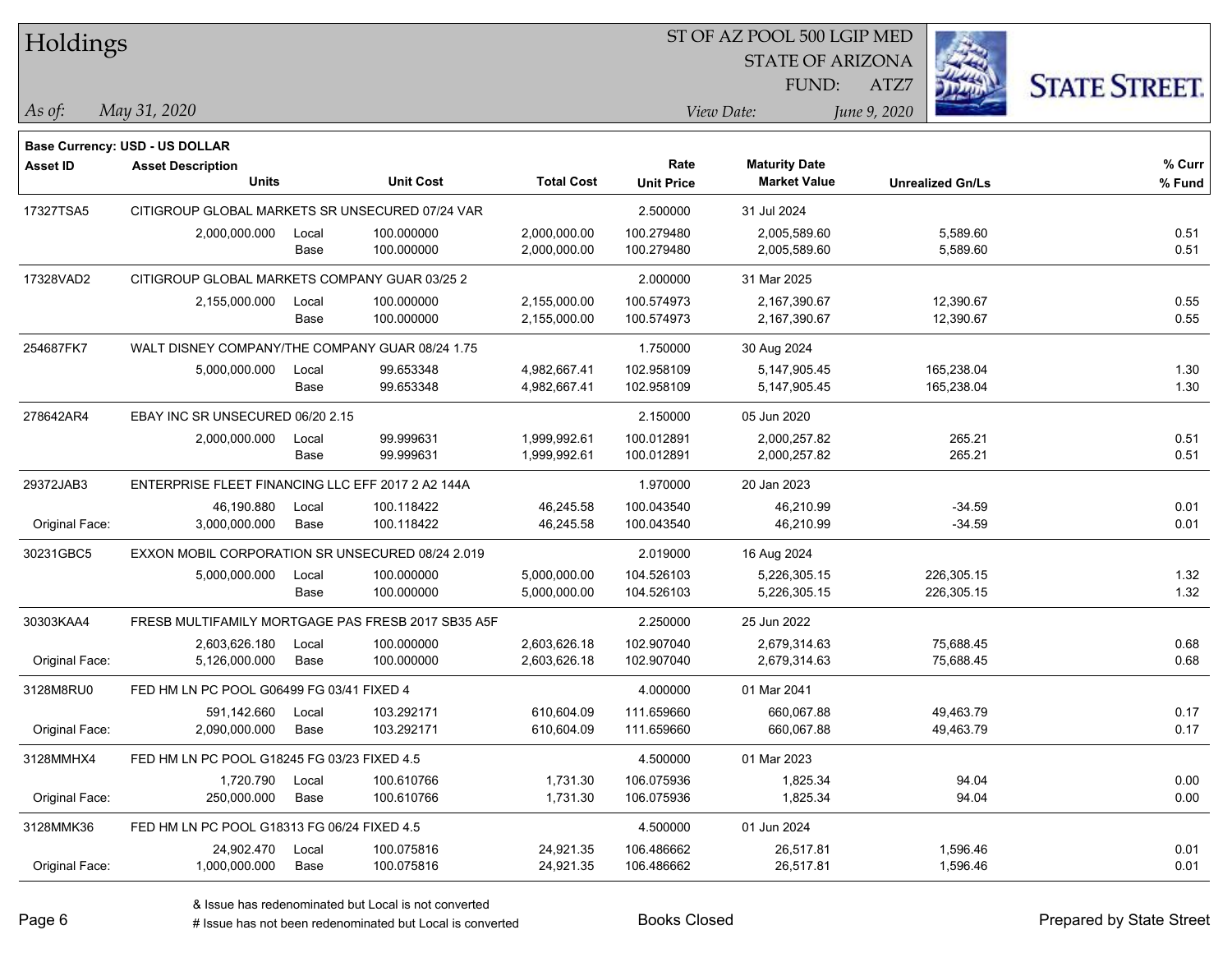| Holdings |
|----------|
|          |

#### ST OF AZ POOL 500 LGIP MED

STATE OF ARIZONA FUND:



*May 31, 2020 As of: View Date: June 9, 2020*

**Base Currency: USD - US DOLLAR**

ATZ7

| Asset ID       | <b>Asset Description</b>                    |       |                  |                   | Rate              | <b>Maturity Date</b> |                         | % Curr |
|----------------|---------------------------------------------|-------|------------------|-------------------|-------------------|----------------------|-------------------------|--------|
|                | <b>Units</b>                                |       | <b>Unit Cost</b> | <b>Total Cost</b> | <b>Unit Price</b> | <b>Market Value</b>  | <b>Unrealized Gn/Ls</b> | % Fund |
| 3128MMKJ1      | FED HM LN PC POOL G18296 FG 02/24 FIXED 4.5 |       |                  |                   | 4.500000          | 01 Feb 2024          |                         |        |
|                | 28,293.480                                  | Local | 100.439677       | 28,417.88         | 106.395450        | 30,102.98            | 1,685.10                | 0.01   |
| Original Face: | 2,206,300.000                               | Base  | 100.439677       | 28,417.88         | 106.395450        | 30,102.98            | 1,685.10                | 0.01   |
| 3128MMN33      | FED HM LN PC POOL G18409 FG 11/26 FIXED 3   |       |                  |                   | 3.000000          | 01 Nov 2026          |                         |        |
|                | 539,691.400                                 | Local | 101.154632       | 545,922.85        | 105.630102        | 570,076.58           | 24, 153. 73             | 0.14   |
| Original Face: | 5,000,000.000                               | Base  | 101.154632       | 545,922.85        | 105.630102        | 570,076.58           | 24, 153. 73             | 0.14   |
| 3128MMQT3      | FED HM LN PC POOL G18465 FG 05/28 FIXED 2.5 |       |                  |                   | 2.500000          | 01 May 2028          |                         |        |
|                | 1,520,570.050                               | Local | 101.738019       | 1,546,997.84      | 104.933928        | 1,595,593.88         | 48,596.04               | 0.40   |
| Original Face: | 5,000,000.000                               | Base  | 101.738019       | 1,546,997.84      | 104.933928        | 1,595,593.88         | 48,596.04               | 0.40   |
| 3128PMY87      | FED HM LN PC POOL J09735 FG 06/24 FIXED 4.5 |       |                  |                   | 4.500000          | 01 Jun 2024          |                         |        |
|                | 22,048.340                                  | Local | 100.770398       | 22,218.20         | 105.941681        | 23,358.38            | 1,140.18                | 0.01   |
| Original Face: | 1,000,000.000                               | Base  | 100.770398       | 22,218.20         | 105.941681        | 23,358.38            | 1,140.18                | 0.01   |
| 3128PR3M9      | FED HM LN PC POOL J12604 FG 07/25 FIXED 4   |       |                  |                   | 4.000000          | 01 Jul 2025          |                         |        |
|                | 265,144.320                                 | Local | 101.001296       | 267,799.20        | 105.934595        | 280,879.56           | 13,080.36               | 0.07   |
| Original Face: | 6,000,000.000                               | Base  | 101.001296       | 267,799.20        | 105.934595        | 280,879.56           | 13,080.36               | 0.07   |
| 3128PSKA4      | FED HM LN PC POOL J12989 FG 09/25 FIXED 3.5 |       |                  |                   | 3.500000          | 01 Sep 2025          |                         |        |
|                | 261,707.350                                 | Local | 101.323085       | 265,169.96        | 105.538923        | 276,203.12           | 11,033.16               | 0.07   |
| Original Face: | 5,000,000.000                               | Base  | 101.323085       | 265,169.96        | 105.538923        | 276,203.12           | 11,033.16               | 0.07   |
| 31292LFA8      | FED HM LN PC POOL C03761 FG 02/42 FIXED 3.5 |       |                  |                   | 3.500000          | 01 Feb 2042          |                         |        |
|                | 1,568,310.550                               | Local | 103.641285       | 1,625,417.21      | 108.349328        | 1,699,253.94         | 73,836.73               | 0.43   |
| Original Face: | 5,000,000.000                               | Base  | 103.641285       | 1,625,417.21      | 108.349328        | 1,699,253.94         | 73,836.73               | 0.43   |
| 312936EV5      | FED HM LN PC POOL A89148 FG 10/39 FIXED 4   |       |                  |                   | 4.000000          | 01 Oct 2039          |                         |        |
|                | 1,012,667.020                               | Local | 103.523910       | 1,048,352.49      | 110.166395        | 1,115,618.75         | 67,266.26               | 0.28   |
| Original Face: | 5,700,000.000                               | Base  | 103.523910       | 1,048,352.49      | 110.166395        | 1,115,618.75         | 67,266.26               | 0.28   |
| 312944H79      | FED HM LN PC POOL A95654 FG 12/40 FIXED 4   |       |                  |                   | 4.000000          | 01 Dec 2040          |                         |        |
|                | 457,116.140                                 | Local | 103.279593       | 472,107.69        | 111.667689        | 510,451.03           | 38,343.34               | 0.13   |
| Original Face: | 2,000,000.000                               | Base  | 103.279593       | 472,107.69        | 111.667689        | 510,451.03           | 38,343.34               | 0.13   |
| 3130AJA90      | FEDERAL HOME LOAN BANK BONDS 08/24 1.77     |       |                  |                   | 1.770000          | 28 Aug 2024          |                         |        |
|                | 3,000,000.000                               | Local | 100.124709       | 3,003,741.26      | 100.216426        | 3,006,492.78         | 2,751.52                | 0.76   |
|                |                                             | Base  | 100.124709       | 3,003,741.26      | 100.216426        | 3,006,492.78         | 2,751.52                | 0.76   |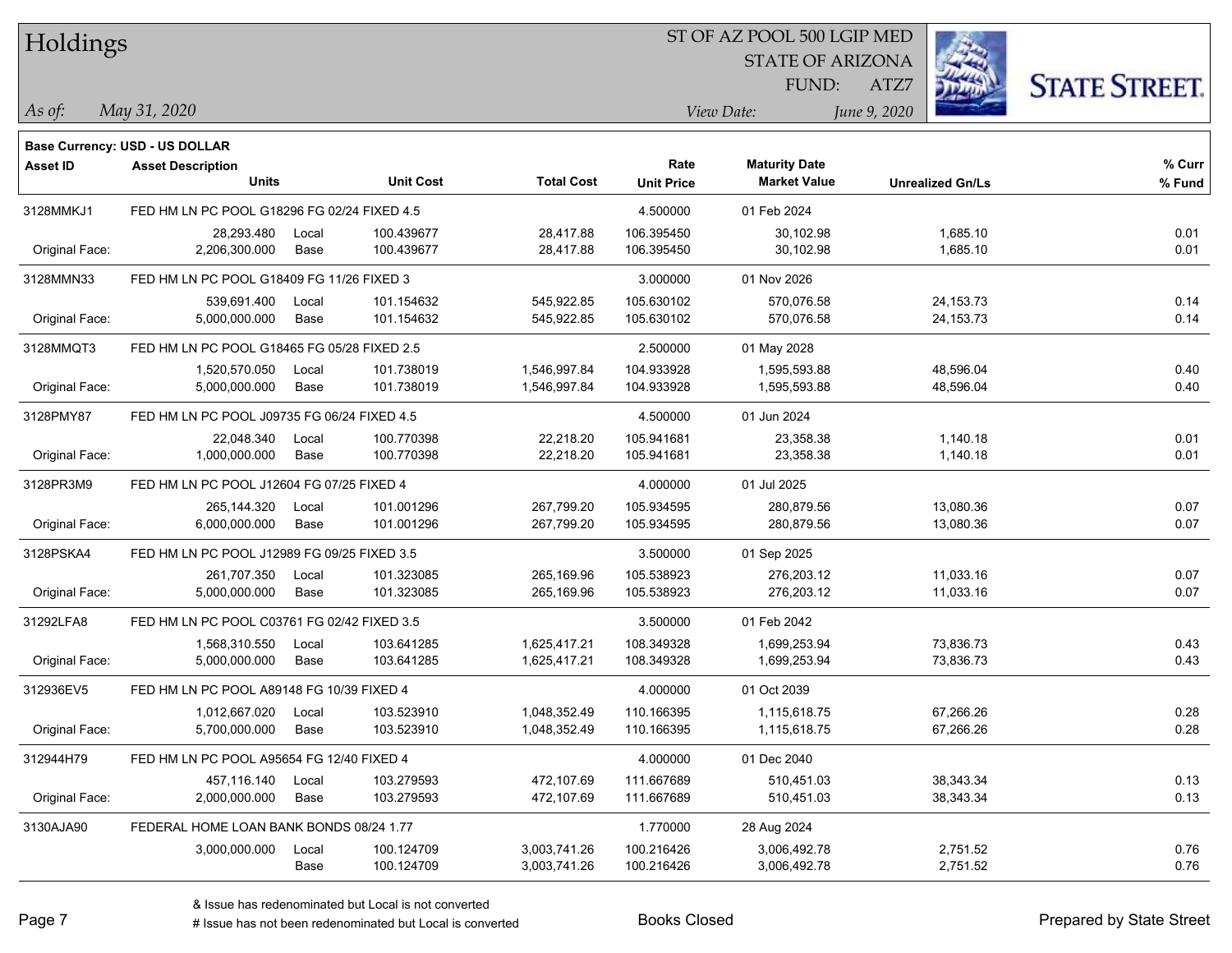| Holdings        |                                            |       |                         |                   | ST OF AZ POOL 500 LGIP MED |                                             |              |                         |                      |  |  |
|-----------------|--------------------------------------------|-------|-------------------------|-------------------|----------------------------|---------------------------------------------|--------------|-------------------------|----------------------|--|--|
|                 |                                            |       |                         |                   |                            | <b>STATE OF ARIZONA</b>                     |              |                         |                      |  |  |
|                 |                                            |       |                         |                   |                            | FUND:                                       | ATZ7         |                         | <b>STATE STREET.</b> |  |  |
| $\vert$ As of:  | May 31, 2020                               |       |                         |                   |                            | View Date:                                  | June 9, 2020 |                         |                      |  |  |
|                 |                                            |       |                         |                   |                            |                                             |              |                         |                      |  |  |
|                 | Base Currency: USD - US DOLLAR             |       |                         |                   |                            |                                             |              |                         |                      |  |  |
| <b>Asset ID</b> | <b>Asset Description</b><br><b>Units</b>   |       | <b>Unit Cost</b>        | <b>Total Cost</b> | Rate<br><b>Unit Price</b>  | <b>Maturity Date</b><br><b>Market Value</b> |              | <b>Unrealized Gn/Ls</b> | $%$ Curr<br>% Fund   |  |  |
| 3133ELRK2       | FEDERAL FARM CREDIT BANK BONDS 03/24 1.5   |       |                         |                   | 1.500000                   | 05 Mar 2024                                 |              |                         |                      |  |  |
|                 | 5,000,000.000                              | Local | 100.000000              | 5,000,000.00      | 100.005489                 | 5,000,274.45                                |              | 274.45                  | 1.26                 |  |  |
|                 |                                            | Base  | 100.000000              | 5,000,000.00      | 100.005489                 | 5,000,274.45                                |              | 274.45                  | 1.26                 |  |  |
| 3133ELTC8       | FEDERAL FARM CREDIT BANK BONDS 03/25 1.125 |       |                         |                   | 1.125000                   | 17 Mar 2025                                 |              |                         |                      |  |  |
|                 | 3,000,000.000                              | Local | 100.019003              | 3,000,570.08      | 100.240069                 | 3,007,202.07                                |              | 6,631.99                | 0.76                 |  |  |
|                 |                                            | Base  | 100.019003              | 3,000,570.08      | 100.240069                 | 3,007,202.07                                |              | 6,631.99                | 0.76                 |  |  |
| 3135G0U92       | <b>FANNIE MAE NOTES 01/22 2.625</b>        |       |                         |                   | 2.625000                   | 11 Jan 2022                                 |              |                         |                      |  |  |
|                 | 2,000,000.000                              | Local | 99.961307               | 1,999,226.13      | 103.901488                 | 2,078,029.76                                |              | 78,803.63               | 0.53                 |  |  |
|                 |                                            | Base  | 99.961307               | 1,999,226.13      | 103.901488                 | 2,078,029.76                                |              | 78,803.63               | 0.53                 |  |  |
| 3136ALSW2       | FANNIE MAE FNR 2014 68 MA                  |       |                         |                   | 3.000000                   | 25 Nov 2040                                 |              |                         |                      |  |  |
|                 | 1,811,697.730                              | Local | 101.907730              | 1,846,260.03      | 102.850150                 | 1,863,333.83                                |              | 17,073.80               | 0.47                 |  |  |
| Original Face:  | 5,300,000.000                              | Base  | 101.907730              | 1,846,260.03      | 102.850150                 | 1,863,333.83                                |              | 17,073.80               | 0.47                 |  |  |
| 3136B7L41       | FANNIE MAE FNR 2019 77 LV                  |       |                         |                   | 3.000000                   | 25 May 2031                                 |              |                         |                      |  |  |
|                 | 2,906,437.920                              | Local | 102.899494              | 2,990,709.91      | 106.966980                 | 3,108,928.87                                |              | 118,218.96              | 0.79                 |  |  |
| Original Face:  | 3,000,000.000                              | Base  | 102.899494              | 2,990,709.91      | 106.966980                 | 3,108,928.87                                |              | 118,218.96              | 0.79                 |  |  |
| 3137BDYM2       | FREDDIE MAC FHR 4387 E                     |       |                         |                   | 2.000000                   | 15 Nov 2028                                 |              |                         |                      |  |  |
|                 | 2,641,194.490                              | Local | 99.807530               | 2,636,110.98      | 102.408170                 | 2,704,798.94                                |              | 68,687.96               | 0.68                 |  |  |
| Original Face:  | 8,190,000.000                              | Base  | 99.807530               | 2,636,110.98      | 102.408170                 | 2,704,798.94                                |              | 68,687.96               | 0.68                 |  |  |
| 3137BG5C9       | FREDDIE MAC FHR 4425 VL                    |       |                         |                   | 4.000000                   | 15 Mar 2026                                 |              |                         |                      |  |  |
|                 | 699,780.250                                | Local | 104.639151              | 732,244.11        | 104.024810                 | 727,945.08                                  |              | $-4,299.03$             | 0.18                 |  |  |
| Original Face:  | 1,212,000.000                              | Base  | 104.639151              | 732,244.11        | 104.024810                 | 727,945.08                                  |              | $-4,299.03$             | 0.18                 |  |  |
| 3137EAEC9       | FREDDIE MAC NOTES 08/21 1.125              |       |                         |                   | 1.125000                   | 12 Aug 2021                                 |              |                         |                      |  |  |
|                 | 2,000,000.000                              | Local | 99.878425               | 1,997,568.49      | 101.106724                 | 2,022,134.48                                |              | 24,565.99               | 0.51                 |  |  |
|                 |                                            | Base  | 99.878425               | 1,997,568.49      | 101.106724                 | 2,022,134.48                                |              | 24,565.99               | 0.51                 |  |  |
| 3138L9ZC9       | FNMA POOL AM8838 FN 09/21 FIXED 2.48       |       |                         |                   | 2.480000                   | 01 Sep 2021                                 |              |                         |                      |  |  |
|                 | 0.010                                      |       | Local -5,644,800.000000 | $-564.48$         | 100.000000                 | 0.01                                        |              | 564.49                  | 0.00                 |  |  |
| Original Face:  | 2,000,000.000                              |       | Base -5,644,800.000000  | $-564.48$         | 100.000000                 | 0.01                                        |              | 564.49                  | 0.00                 |  |  |
| 3138MFUC9       | FNMA POOL AQ0578 FN 11/27 FIXED 2.5        |       |                         |                   | 2.500000                   | 01 Nov 2027                                 |              |                         |                      |  |  |
|                 | 396,380.970                                | Local | 101.130983              | 400,863.97        | 105.277543                 | 417,300.15                                  |              | 16,436.18               | 0.11                 |  |  |
| Original Face:  | 1,500,000.000                              | Base  | 101.130983              | 400,863.97        | 105.277543                 | 417,300.15                                  |              | 16,436.18               | 0.11                 |  |  |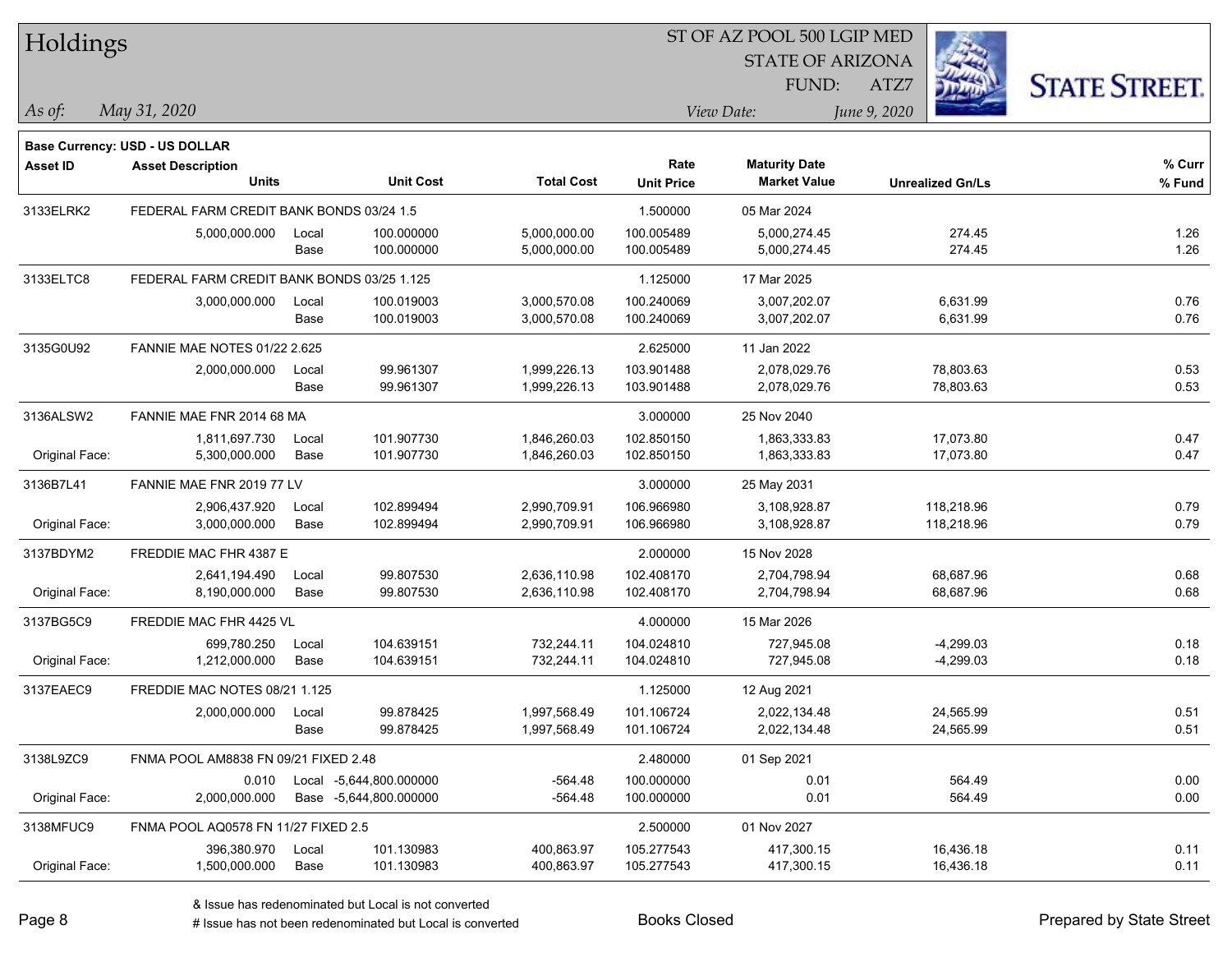| Holdings |
|----------|
|          |

#### ST OF AZ POOL 500 LGIP MED

STATE OF ARIZONA FUND:

ATZ7



| As of: | May 31, 2020 | <i>View Date:</i> | June 9, 2020 |
|--------|--------------|-------------------|--------------|
|--------|--------------|-------------------|--------------|

| w Date: | Jun |
|---------|-----|

|                 | <b>Base Currency: USD - US DOLLAR</b> |       |                  |                   |                   |                      |                         |        |
|-----------------|---------------------------------------|-------|------------------|-------------------|-------------------|----------------------|-------------------------|--------|
| <b>Asset ID</b> | <b>Asset Description</b>              |       |                  |                   | Rate              | <b>Maturity Date</b> |                         | % Curr |
|                 | <b>Units</b>                          |       | <b>Unit Cost</b> | <b>Total Cost</b> | <b>Unit Price</b> | <b>Market Value</b>  | <b>Unrealized Gn/Ls</b> | % Fund |
| 31403DHB8       | FNMA POOL 745526 FN 05/21 FIXED VAR   |       |                  |                   | 6.000000          | 01 May 2021          |                         |        |
|                 | 7.253.830                             | Local | 100.150128       | 7,264.72          | 101.411734        | 7,356.23             | 91.51                   | 0.00   |
| Original Face:  | 2,500,000.000                         | Base  | 100.150128       | 7,264.72          | 101.411734        | 7,356.23             | 91.51                   | 0.00   |
| 31412QBF5       | FNMA POOL 931638 FN 07/39 FIXED 4.5   |       |                  |                   | 4.500000          | 01 Jul 2039          |                         |        |
|                 | 53,293.260                            | Local | 101.434234       | 54,057.61         | 111.020169        | 59,166.27            | 5,108.66                | 0.01   |
| Original Face:  | 983,845.000                           | Base  | 101.434234       | 54,057.61         | 111.020169        | 59,166.27            | 5,108.66                | 0.01   |
| 31413MFY8       | FNMA POOL 949383 FN 08/22 FIXED 6     |       |                  |                   | 6.000000          | 01 Aug 2022          |                         |        |
|                 | 20,435.580                            | Local | 100.302707       | 20,497.44         | 103.417987        | 21,134.07            | 636.63                  | 0.01   |
| Original Face:  | 1,800,000.000                         | Base  | 100.302707       | 20,497.44         | 103.417987        | 21,134.07            | 636.63                  | 0.01   |
| 31416B6K9       | FNMA POOL 995574 FN 11/21 FIXED VAR   |       |                  |                   | 4.500000          | 01 Nov 2021          |                         |        |
|                 | 4,110.750                             | Local | 100.646597       | 4,137.33          | 105.443151        | 4,334.50             | 197.17                  | 0.00   |
| Original Face:  | 3,350,000.000                         | Base  | 100.646597       | 4,137.33          | 105.443151        | 4,334.50             | 197.17                  | 0.00   |
| 31416XE97       | FNMA POOL AB1959 FN 12/40 FIXED 4     |       |                  |                   | 4.000000          | 01 Dec 2040          |                         |        |
|                 | 1,203,353.630                         | Local | 103.619885       | 1,246,913.65      | 110.128204        | 1,325,231.74         | 78,318.09               | 0.33   |
| Original Face:  | 5,200,000.000                         | Base  | 103.619885       | 1,246,913.65      | 110.128204        | 1,325,231.74         | 78,318.09               | 0.33   |
| 31417AU98       | FNMA POOL AB4207 FN 01/27 FIXED 2.5   |       |                  |                   | 2.500000          | 01 Jan 2027          |                         |        |
|                 | 485,549.990                           | Local | 101.256705       | 491,651.92        | 105.454816        | 512,035.85           | 20,383.93               | 0.13   |
| Original Face:  | 2,680,283.000                         | Base  | 101.256705       | 491,651.92        | 105.454816        | 512,035.85           | 20,383.93               | 0.13   |
| 31417CUR4       | FNMA POOL AB5991 FN 08/27 FIXED 2.5   |       |                  |                   | 2.500000          | 01 Aug 2027          |                         |        |
|                 | 3,591,936.900                         | Local | 101.892669       | 3,659,920.39      | 104.888510        | 3,767,529.09         | 107,608.70              | 0.95   |
| Original Face:  | 15,000,000.000                        | Base  | 101.892669       | 3,659,920.39      | 104.888510        | 3,767,529.09         | 107,608.70              | 0.95   |
| 31417GSE7       | FNMA POOL AB9516 FN 05/28 FIXED 2.5   |       |                  |                   | 2.500000          | 01 May 2028          |                         |        |
|                 | 1,373,341.580                         | Local | 101.058448       | 1,387,877.68      | 104.905996        | 1,440,717.66         | 52,839.98               | 0.36   |
| Original Face:  | 4,200,000.000                         | Base  | 101.058448       | 1,387,877.68      | 104.905996        | 1,440,717.66         | 52,839.98               | 0.36   |
| 31417SXR6       | FNMA POOL AC6087 FN 11/24 FIXED 5     |       |                  |                   | 5.000000          | 01 Nov 2024          |                         |        |
|                 | 86,329.350                            | Local | 101.580436       | 87,693.73         | 105.732127        | 91,277.86            | 3,584.13                | 0.02   |
| Original Face:  | 1,500,000.000                         | Base  | 101.580436       | 87,693.73         | 105.732127        | 91,277.86            | 3,584.13                | 0.02   |
| 31417VTG8       | FNMA POOL AC8650 FN 01/25 FIXED 4     |       |                  |                   | 4.000000          | 01 Jan 2025          |                         |        |
|                 | 123,366.880                           | Local | 100.974670       | 124,569.30        | 105.944110        | 130,699.94           | 6,130.64                | 0.03   |
| Original Face:  | 3,200,000.000                         | Base  | 100.974670       | 124,569.30        | 105.944110        | 130,699.94           | 6,130.64                | 0.03   |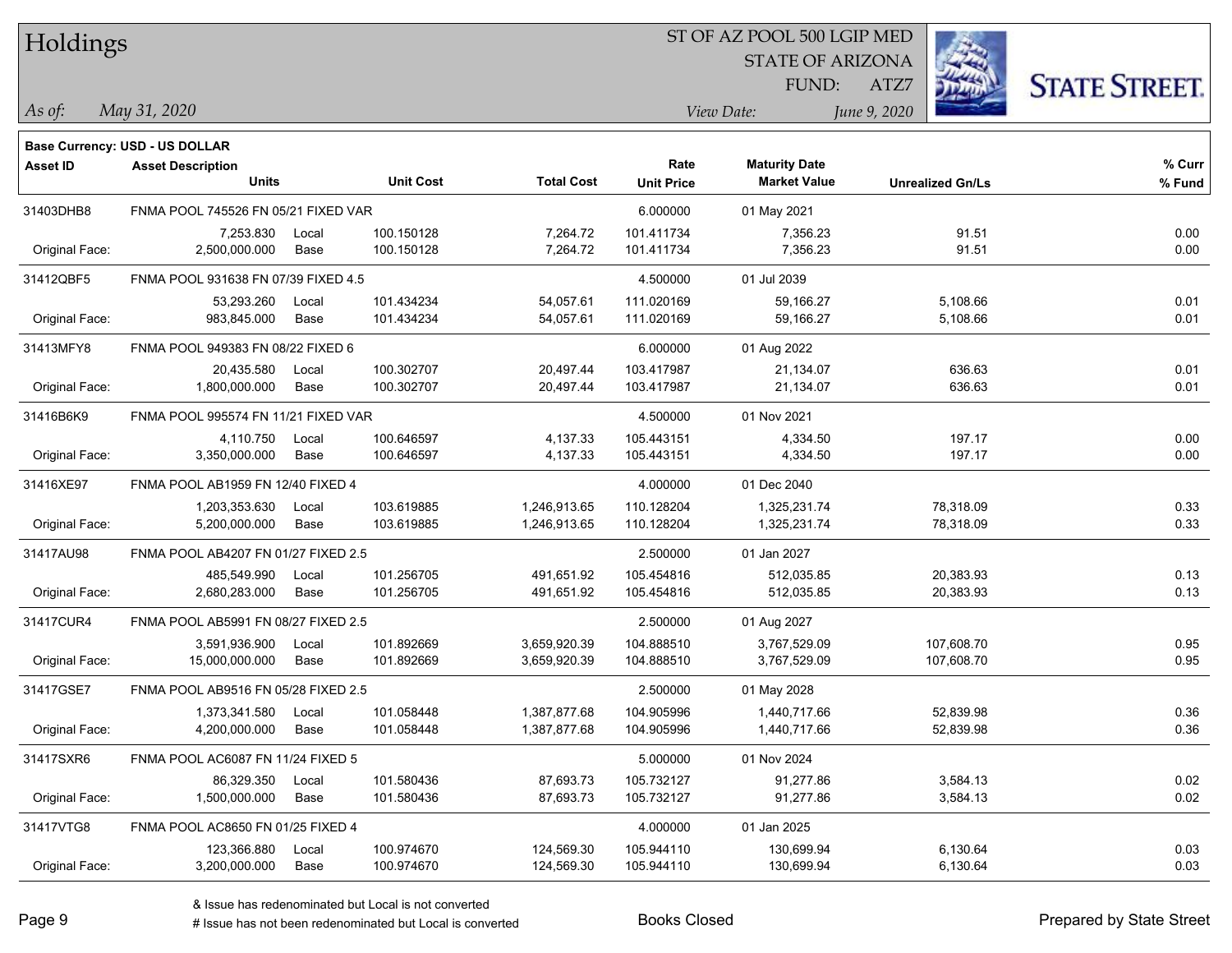| Holdings |  |
|----------|--|
|----------|--|

#### ST OF AZ POOL 500 LGIP MED

STATE OF ARIZONA FUND:



*May 31, 2020 As of: View Date: June 9, 2020*

ATZ7

|                | Base Currency: USD - US DOLLAR                 |       |                  |                   |                   |                      |                         |        |
|----------------|------------------------------------------------|-------|------------------|-------------------|-------------------|----------------------|-------------------------|--------|
| Asset ID       | <b>Asset Description</b>                       |       |                  |                   | Rate              | <b>Maturity Date</b> |                         | % Curr |
|                | <b>Units</b>                                   |       | <b>Unit Cost</b> | <b>Total Cost</b> | <b>Unit Price</b> | <b>Market Value</b>  | <b>Unrealized Gn/Ls</b> | % Fund |
| 31418ACU0      | FNMA POOL MA0982 FN 02/27 FIXED 3.5            |       |                  |                   | 3.500000          | 01 Feb 2027          |                         |        |
|                | 118,380.340                                    | Local | 102.447146       | 121,277.28        | 105.643386        | 125,061.00           | 3,783.72                | 0.03   |
| Original Face: | 765,534.000                                    | Base  | 102.447146       | 121,277.28        | 105.643386        | 125,061.00           | 3,783.72                | 0.03   |
| 31418AHW1      | FNMA POOL MA1144 FN 08/27 FIXED 2.5            |       |                  |                   | 2.500000          | 01 Aug 2027          |                         |        |
|                | 1,044,723.060                                  | Local | 101.889213       | 1,064,460.10      | 104.891961        | 1,095,830.50         | 31,370.40               | 0.28   |
| Original Face: | 5,157,070.000                                  | Base  | 101.889213       | 1,064,460.10      | 104.891961        | 1,095,830.50         | 31,370.40               | 0.28   |
| 31418RFS5      | FNMA POOL AD3776 FN 03/25 FIXED 4.5            |       |                  |                   | 4.500000          | 01 Mar 2025          |                         |        |
|                | 141,702.950                                    | Local | 101.161486       | 143,348.81        | 106.775111        | 151,303.48           | 7,954.67                | 0.04   |
| Original Face: | 5,000,000.000                                  | Base  | 101.161486       | 143,348.81        | 106.775111        | 151,303.48           | 7,954.67                | 0.04   |
| 31419AJM0      | FNMA POOL AE0267 FN 08/25 FIXED VAR            |       |                  |                   | 4.000000          | 01 Aug 2025          |                         |        |
|                | 251,718.900                                    | Local | 101.632424       | 255,828.02        | 105.951974        | 266,701.14           | 10,873.12               | 0.07   |
| Original Face: | 5,000,000.000                                  | Base  | 101.632424       | 255,828.02        | 105.951974        | 266,701.14           | 10,873.12               | 0.07   |
| 31419BBT1      | FNMA POOL AE0949 FN 02/41 FIXED VAR            |       |                  |                   | 4.000000          | 01 Feb 2041          |                         |        |
|                | 348,612.920                                    | Local | 103.412401       | 360,508.99        | 110.038841        | 383,609.62           | 23,100.63               | 0.10   |
| Original Face: | 2,000,000.000                                  | Base  | 103.412401       | 360,508.99        | 110.038841        | 383,609.62           | 23,100.63               | 0.10   |
| 31419CZL0      | FNMA POOL AE2546 FN 09/40 FIXED 4.5            |       |                  |                   | 4.500000          | 01 Sep 2040          |                         |        |
|                | 202,587.250                                    | Local | 103.245545       | 209,162.31        | 111.317613        | 225,515.29           | 16,352.98               | 0.06   |
| Original Face: | 5,000,000.000                                  | Base  | 103.245545       | 209,162.31        | 111.317613        | 225,515.29           | 16,352.98               | 0.06   |
| 31419JM47      | FNMA POOL AE7578 FN 11/40 FIXED 4.5            |       |                  |                   | 4.500000          | 01 Nov 2040          |                         |        |
|                | 1,913,609.100                                  | Local | 106.425427       | 2,036,566.66      | 109.999009        | 2,104,951.05         | 68,384.39               | 0.53   |
| Original Face: | 14,750,000.000                                 | Base  | 106.425427       | 2,036,566.66      | 109.999009        | 2,104,951.05         | 68,384.39               | 0.53   |
| 31419KU78      | FNMA POOL AE8705 FN 11/25 FIXED 3              |       |                  |                   | 3.000000          | 01 Nov 2025          |                         |        |
|                | 173,772.680                                    | Local | 100.931078       | 175,390.64        | 105.546562        | 183,411.09           | 8,020.45                | 0.05   |
| Original Face: | 2,000,000.000                                  | Base  | 100.931078       | 175,390.64        | 105.546562        | 183,411.09           | 8,020.45                | 0.05   |
| 316773CT5      | FIFTH THIRD BANCORP SR UNSECURED 07/20 2.875   |       |                  |                   | 2.875000          | 27 Jul 2020          |                         |        |
|                | 4,000,000.000                                  | Local | 100.012850       | 4,000,514.00      | 100.155000        | 4,006,200.00         | 5,686.00                | 1.01   |
|                |                                                | Base  | 100.012850       | 4,000,514.00      | 100.155000        | 4,006,200.00         | 5,686.00                | 1.01   |
| 38150AD28      | GOLDMAN SACHS GROUP INC SR UNSECURED 07/24 VAR |       |                  |                   | 2.500000          | 31 Jul 2024          |                         |        |
|                | 5,000,000.000                                  | Local | 100.000000       | 5,000,000.00      | 100.257780        | 5,012,889.00         | 12,889.00               | 1.27   |
|                |                                                | Base  | 100.000000       | 5,000,000.00      | 100.257780        | 5,012,889.00         | 12,889.00               | 1.27   |

 $\overline{\phantom{0}}$ 

A ISSUE ISSUE ISSUE ISSUE ISSUE ISSUE ISSUE ISSUE ISSUE ISSUE ISSUE ISSUE ISSUE ISSUE ISSUE ISSUE ISSUE ISSUE I<br>
# Issue has not been redenominated but Local is converted **BOOKS** Closed **Prepared by State Street**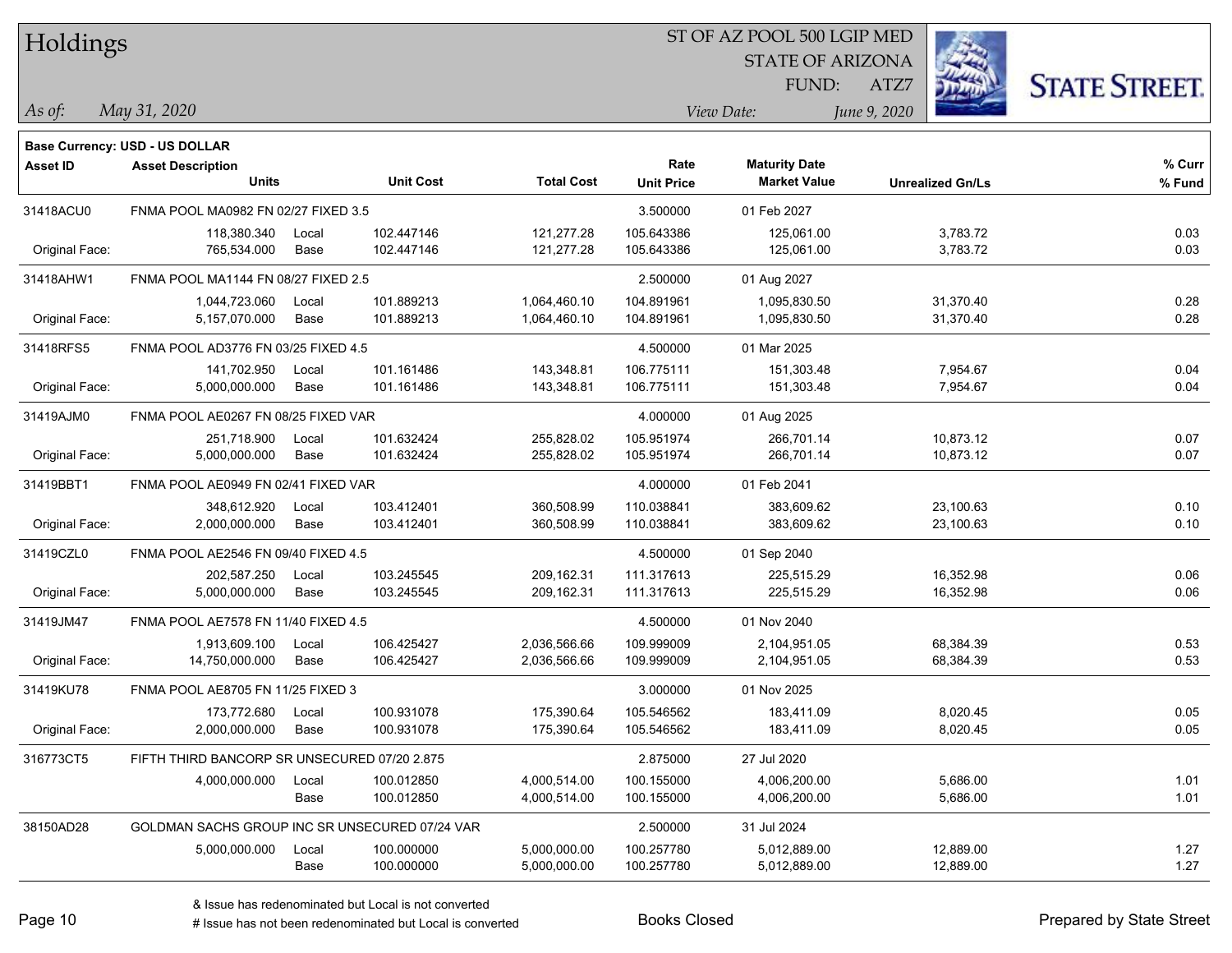Holdings

#### ST OF AZ POOL 500 LGIP MED

STATE OF ARIZONA



*May 31, 2020 As of: View Date: June 9, 2020*

**Base Currency: USD - US DOLLAR**

ATZ7 FUND:

| Asset ID       | <b>Asset Description</b><br><b>Units</b>        |               | <b>Unit Cost</b>         | <b>Total Cost</b>            | Rate<br><b>Unit Price</b> | <b>Maturity Date</b><br><b>Market Value</b> | <b>Unrealized Gn/Ls</b>    | % Curr<br>% Fund |
|----------------|-------------------------------------------------|---------------|--------------------------|------------------------------|---------------------------|---------------------------------------------|----------------------------|------------------|
| 38378KBF5      | GOVERNMENT NATIONAL MORTGAGE A GNR 2013 30 A    |               |                          |                              | 1.500000                  | 16 May 2042                                 |                            |                  |
| Original Face: | 2,031,820.840<br>4,000,000.000                  | Local<br>Base | 98.891871<br>98.891871   | 2,009,305.65<br>2,009,305.65 | 100.128940<br>100.128940  | 2,034,440.67<br>2,034,440.67                | 25,135.02<br>25,135.02     | 0.51<br>0.51     |
| 38378KDJ5      | GOVERNMENT NATIONAL MORTGAGE A GNR 2013 46 AB   |               |                          |                              | 1.723000                  | 16 Aug 2042                                 |                            |                  |
| Original Face: | 392,071.180<br>1,900,000.000                    | Local<br>Base | 99.162257<br>99.162257   | 388,786.63<br>388,786.63     | 100.446400<br>100.446400  | 393,821.39<br>393,821.39                    | 5,034.76<br>5,034.76       | 0.10<br>0.10     |
| 38379KTC2      | GOVERNMENT NATIONAL MORTGAGE A GNR 2015 85 AF   |               |                          |                              | 2.400000                  | 16 May 2044                                 |                            |                  |
| Original Face: | 1,761,253.670<br>3,050,000.000                  | Local<br>Base | 99.574394<br>99.574394   | 1,753,757.67<br>1,753,757.67 | 100.978080<br>100.978080  | 1,778,480.14<br>1,778,480.14                | 24,722.47<br>24,722.47     | 0.45<br>0.45     |
| 38379U5P7      | GOVERNMENT NATIONAL MORTGAGE A GNR 2017 20 AG   |               |                          |                              | 2.000000                  | 16 Aug 2048                                 |                            |                  |
| Original Face: | 2,576,672.310<br>3,000,000.000                  | Local<br>Base | 99.327188<br>99.327188   | 2,559,336.15<br>2,559,336.15 | 101.297180<br>101.297180  | 2,610,096.39<br>2,610,096.39                | 50,760.24<br>50,760.24     | 0.66<br>0.66     |
| 38380HX49      | GOVERNMENT NATIONAL MORTGAGE A GNR 2017 165 MD  |               |                          |                              | 2.250000                  | 20 Nov 2042                                 |                            |                  |
| Original Face: | 2,173,878.150<br>5,000,000.000                  | Local<br>Base | 99.869952<br>99.869952   | 2,171,051.06<br>2,171,051.06 | 101.352810<br>101.352810  | 2,203,286.59<br>2,203,286.59                | 32,235.53<br>32,235.53     | 0.56<br>0.56     |
| 38380LD26      | GOVERNMENT NATIONAL MORTGAGE A GNR 2019 H15 GA  |               |                          |                              | 2.250000                  | 20 Aug 2069                                 |                            |                  |
| Original Face: | 1,975,387.230<br>3,000,000.000                  | Local<br>Base | 102.916223<br>102.916223 | 2,032,993.93<br>2,032,993.93 | 103.508085<br>103.508085  | 2,044,685.49<br>2,044,685.49                | 11,691.56<br>11,691.56     | 0.52<br>0.52     |
| 38380LN25      | GOVERNMENT NATIONAL MORTGAGE A GNR 2019 H18 KA  |               |                          |                              | 2.200000                  | 20 Nov 2069                                 |                            |                  |
| Original Face: | 814,211.320<br>1,000,000.000                    | Local<br>Base | 100.417669<br>100.417669 | 817,612.03<br>817,612.03     | 102.952077<br>102.952077  | 838,247.47<br>838,247.47                    | 20,635.44<br>20,635.44     | 0.21<br>0.21     |
| 44932HAC7      | IBM CREDIT LLC SR UNSECURED 09/22 2.2           |               |                          |                              | 2.200000                  | 08 Sep 2022                                 |                            |                  |
|                | 3,000,000.000                                   | Local<br>Base | 100.000000<br>100.000000 | 3,000,000.00<br>3,000,000.00 | 103.765040<br>103.765040  | 3,112,951.20<br>3,112,951.20                | 112,951.20<br>112,951.20   | 0.79<br>0.79     |
| 45818WCL8      | INTER AMERICAN DEVEL BK SR UNSECURED 07/23 2.53 |               |                          |                              | 2.530000                  | 06 Jul 2023                                 |                            |                  |
|                | 2,000,000.000                                   | Local<br>Base | 100.000000<br>100.000000 | 2,000,000.00<br>2,000,000.00 | 102.295000<br>102.295000  | 2,045,900.00<br>2,045,900.00                | 45,900.00<br>45,900.00     | 0.52<br>0.52     |
| 459058HC0      | INTL BK RECON + DEVELOP SR UNSECURED 08/24 VAR  |               |                          |                              | 0.354240                  | 06 Aug 2024                                 |                            |                  |
|                | 3,000,000.000                                   | Local<br>Base | 100.081253<br>100.081253 | 3,002,437.60<br>3,002,437.60 | 99.915703<br>99.915703    | 2,997,471.09<br>2,997,471.09                | $-4,966.51$<br>$-4,966.51$ | 0.76<br>0.76     |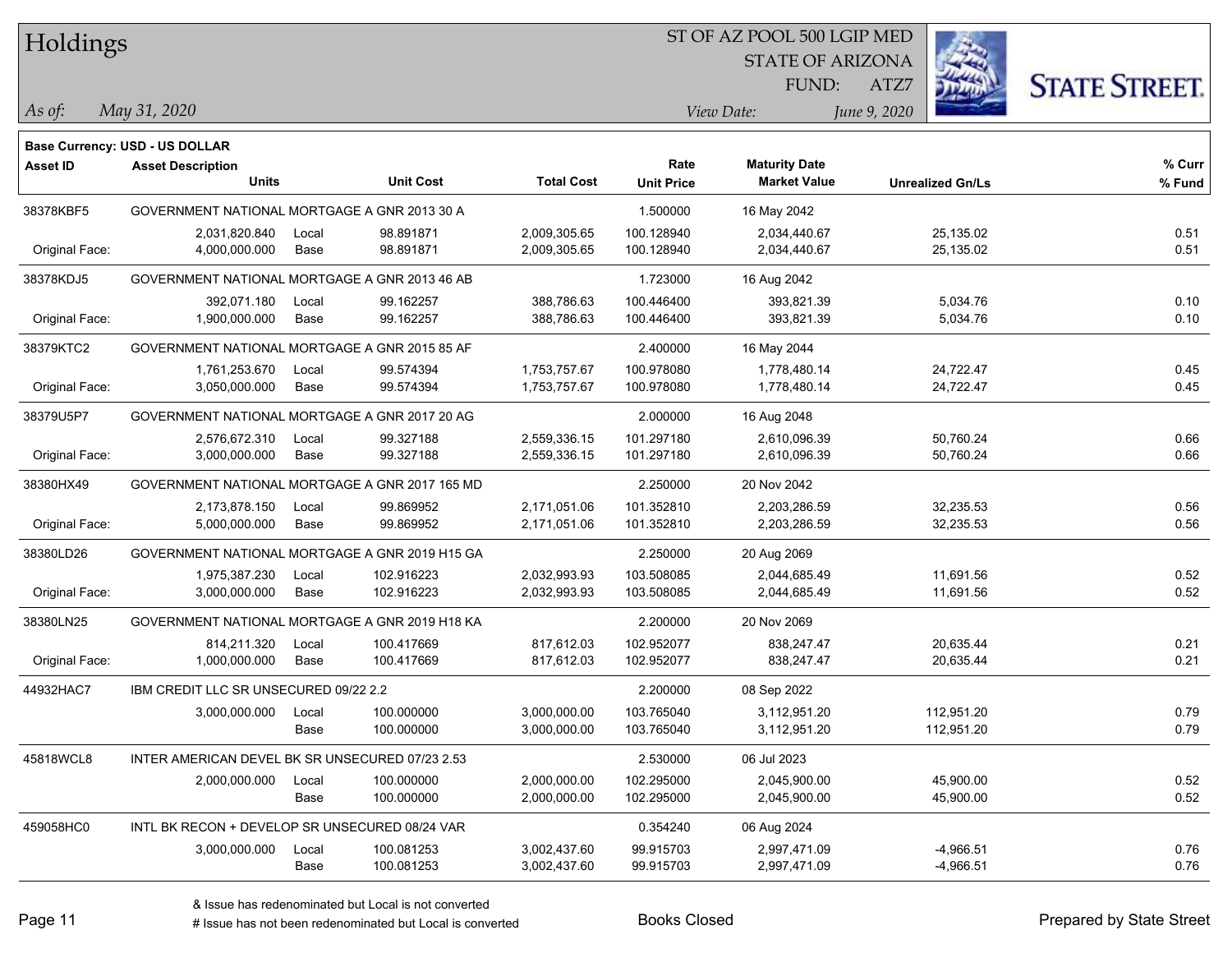| Holdings        |                                                  |       |                  |                   |                   | ST OF AZ POOL 500 LGIP MED |                         |                      |
|-----------------|--------------------------------------------------|-------|------------------|-------------------|-------------------|----------------------------|-------------------------|----------------------|
|                 |                                                  |       |                  |                   |                   | <b>STATE OF ARIZONA</b>    |                         |                      |
|                 |                                                  |       |                  |                   |                   | FUND:                      | ATZ7                    | <b>STATE STREET.</b> |
| As of:          | May 31, 2020                                     |       |                  |                   |                   | View Date:                 | June 9, 2020            |                      |
|                 | Base Currency: USD - US DOLLAR                   |       |                  |                   |                   |                            |                         |                      |
| <b>Asset ID</b> | <b>Asset Description</b>                         |       |                  |                   | Rate              | <b>Maturity Date</b>       |                         | % Curr               |
|                 | <b>Units</b>                                     |       | <b>Unit Cost</b> | <b>Total Cost</b> | <b>Unit Price</b> | <b>Market Value</b>        | <b>Unrealized Gn/Ls</b> | % Fund               |
| 45905U5V2       | INTL BK RECON + DEVELOP SR UNSECURED 01/25 1.7   |       |                  |                   | 1.700000          | 31 Jan 2025                |                         |                      |
|                 | 5,000,000.000                                    | Local | 100.000000       | 5,000,000.00      | 102.443000        | 5,122,150.00               | 122,150.00              | 1.29                 |
|                 |                                                  | Base  | 100.000000       | 5,000,000.00      | 102.443000        | 5,122,150.00               | 122,150.00              | 1.29                 |
| 45905U6T6       | INTL BK RECON + DEVELOP SR UNSECURED 07/24 2.2   |       |                  |                   | 2.200000          | 01 Jul 2024                |                         |                      |
|                 | 2,000,000.000                                    | Local | 100.000000       | 2,000,000.00      | 100.158620        | 2,003,172.40               | 3,172.40                | 0.51                 |
|                 |                                                  | Base  | 100.000000       | 2,000,000.00      | 100.158620        | 2,003,172.40               | 3,172.40                | 0.51                 |
| 46625HRL6       | JPMORGAN CHASE + CO SR UNSECURED 05/23 2.7       |       |                  |                   | 2.700000          | 18 May 2023                |                         |                      |
|                 | 3,000,000.000                                    | Local | 98.816011        | 2,964,480.32      | 104.696903        | 3,140,907.09               | 176,426.77              | 0.79                 |
|                 |                                                  | Base  | 98.816011        | 2,964,480.32      | 104.696903        | 3,140,907.09               | 176,426.77              | 0.79                 |
| 48128GG79       | JPMORGAN CHASE + CO SR UNSECURED 08/24 2.25      |       |                  |                   | 2.250000          | 30 Aug 2024                |                         |                      |
|                 | 5,000,000.000                                    | Local | 100.000000       | 5,000,000.00      | 101.285918        | 5,064,295.90               | 64,295.90               | 1.28                 |
|                 |                                                  | Base  | 100.000000       | 5,000,000.00      | 101.285918        | 5,064,295.90               | 64,295.90               | 1.28                 |
| 48128GM49       | JPMORGAN CHASE + CO SR UNSECURED 11/24 VAR       |       |                  |                   | 2.300000          | 27 Nov 2024                |                         |                      |
|                 | 3,000,000.000                                    | Local | 100.000000       | 3,000,000.00      | 99.325783         | 2,979,773.49               | $-20,226.51$            | 0.75                 |
|                 |                                                  | Base  | 100.000000       | 3,000,000.00      | 99.325783         | 2,979,773.49               | $-20,226.51$            | 0.75                 |
| 48130UTJ4       | JPMORGAN CHASE FINANCIAL COMPANY GUAR 01/23 2    |       |                  |                   | 2.000000          | 31 Jan 2023                |                         |                      |
|                 | 3,000,000.000                                    | Local | 100.000000       | 3,000,000.00      | 95.399999         | 2,861,999.97               | $-138,000.03$           | 0.72                 |
|                 |                                                  | Base  | 100.000000       | 3,000,000.00      | 95.399999         | 2,861,999.97               | $-138,000.03$           | 0.72                 |
| 49327M2Z6       | KEY BANK NA SR UNSECURED 03/23 1.25              |       |                  |                   | 1.250000          | 10 Mar 2023                |                         |                      |
|                 | 3,000,000.000                                    | Local | 99.958719        | 2,998,761.57      | 101.264630        | 3,037,938.90               | 39,177.33               | 0.77                 |
|                 |                                                  | Base  | 99.958719        | 2,998,761.57      | 101.264630        | 3,037,938.90               | 39,177.33               | 0.77                 |
| 55279HAN0       | MANUF + TRADERS TRUST CO SR UNSECURED 08/20 2.05 |       |                  |                   | 2.050000          | 17 Aug 2020                |                         |                      |
|                 | 2,000,000.000                                    | Local | 99.994098        | 1,999,881.96      | 100.191605        | 2,003,832.10               | 3,950.14                | 0.51                 |
|                 |                                                  | Base  | 99.994098        | 1,999,881.96      | 100.191605        | 2,003,832.10               | 3,950.14                | 0.51                 |
| 55279HAS9       | MANUF + TRADERS TRUST CO SR UNSECURED 01/21 VAR  |       |                  |                   | 1.261380          | 25 Jan 2021                |                         |                      |
|                 | 5,000,000.000                                    | Local | 100.000000       | 5,000,000.00      | 100.070665        | 5,003,533.25               | 3,533.25                | 1.26                 |
|                 |                                                  | Base  | 100.000000       | 5,000,000.00      | 100.070665        | 5,003,533.25               | 3,533.25                | 1.26                 |
| 58769QAB7       | MERCEDES BENZ AUTO LEASE TRUST MBALT 2019 B A2   |       |                  |                   | 2.010000          | 15 Dec 2021                |                         |                      |
|                 | 919,280.260                                      | Local | 99.995897        | 919,242.54        | 100.178320        | 920,919.52                 | 1,676.98                | 0.23                 |
| Original Face:  | 1,000,000.000                                    | Base  | 99.995897        | 919,242.54        | 100.178320        | 920,919.52                 | 1,676.98                | 0.23                 |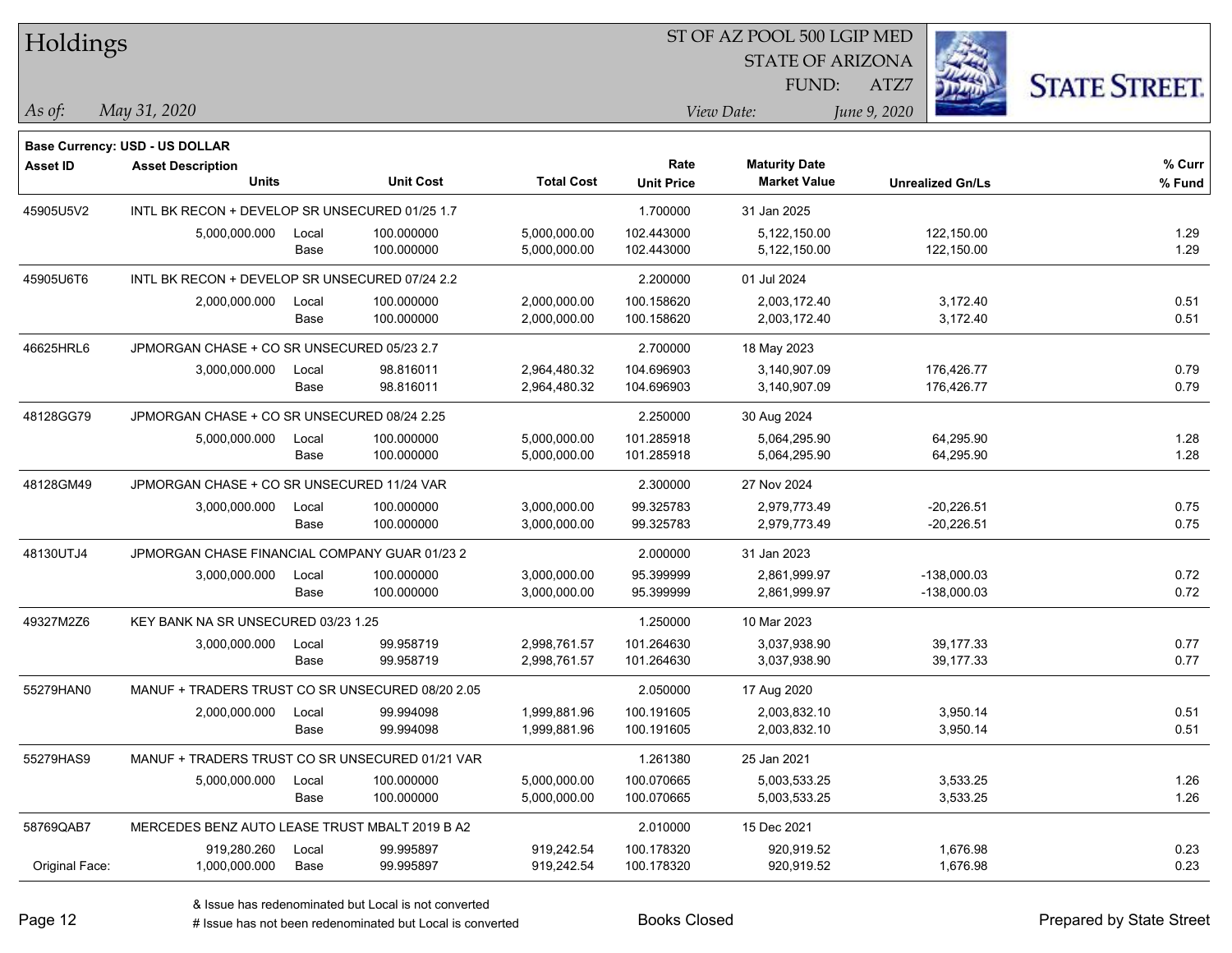| Holdings        |                                                            |       |                  |                   |                   | ST OF AZ POOL 500 LGIP MED |                         |      |                      |
|-----------------|------------------------------------------------------------|-------|------------------|-------------------|-------------------|----------------------------|-------------------------|------|----------------------|
|                 |                                                            |       |                  |                   |                   | <b>STATE OF ARIZONA</b>    |                         |      |                      |
|                 |                                                            |       |                  |                   |                   | FUND:                      | ATZ7                    |      | <b>STATE STREET.</b> |
| As of:          | May 31, 2020                                               |       |                  |                   |                   | View Date:                 | June 9, 2020            |      |                      |
|                 |                                                            |       |                  |                   |                   |                            |                         |      |                      |
| <b>Asset ID</b> | Base Currency: USD - US DOLLAR<br><b>Asset Description</b> |       |                  |                   | Rate              | <b>Maturity Date</b>       |                         |      | % Curr               |
|                 | <b>Units</b>                                               |       | <b>Unit Cost</b> | <b>Total Cost</b> | <b>Unit Price</b> | <b>Market Value</b>        | <b>Unrealized Gn/Ls</b> |      | % Fund               |
| 59217GEE5       | MET LIFE GLOB FUNDING I SECURED 144A 01/23 1.95            |       |                  |                   | 1.950000          | 13 Jan 2023                |                         |      |                      |
|                 | 3,000,000.000                                              | Local | 99.962493        | 2,998,874.78      | 102.587213        | 3,077,616.39               | 78,741.61               |      | 0.78                 |
|                 |                                                            | Base  | 99.962493        | 2,998,874.78      | 102.587213        | 3,077,616.39               | 78,741.61               |      | 0.78                 |
| 637639AB1       | NATIONAL SECS CLEARING SR UNSECURED 144A 04/25 1.5         |       |                  |                   | 1.500000          | 23 Apr 2025                |                         |      |                      |
|                 | 3,000,000.000                                              | Local | 99.807280        | 2,994,218.41      | 101.350329        | 3,040,509.87               | 46,291.46               |      | 0.77                 |
|                 |                                                            | Base  | 99.807280        | 2,994,218.41      | 101.350329        | 3,040,509.87               | 46,291.46               |      | 0.77                 |
| 64952WDL4       | NEW YORK LIFE GLOBAL FDG SECURED 144A 01/25 2              |       |                  |                   | 2.000000          | 22 Jan 2025                |                         |      |                      |
|                 | 5,000,000.000                                              | Local | 99.666741        | 4,983,337.05      | 103.427314        | 5,171,365.70               | 188,028.65              |      | 1.31                 |
|                 |                                                            | Base  | 99.666741        | 4,983,337.05      | 103.427314        | 5,171,365.70               | 188,028.65              |      | 1.31                 |
| 65339KAQ3       | NEXTERA ENERGY CAPITAL COMPANY GUAR 09/20 3.342            |       |                  |                   | 3.342000          | 01 Sep 2020                |                         |      |                      |
|                 | 2,000,000.000                                              | Local | 100.034775       | 2,000,695.49      | 100.673002        | 2,013,460.04               | 12,764.55               |      | 0.51                 |
|                 |                                                            | Base  | 100.034775       | 2,000,695.49      | 100.673002        | 2,013,460.04               | 12,764.55               |      | 0.51                 |
| 6903538B6       | INT DEVELOPMENT FIN CORP US GOVT GUAR 09/26 VAR            |       |                  |                   | 0.650000          | 15 Sep 2026                |                         |      |                      |
|                 | 2,000,000.000                                              | Local | 100.000000       | 2,000,000.00      | 100.000000        | 2,000,000.00               |                         | 0.00 | 0.51                 |
| Original Face:  | 2,000,000.000                                              | Base  | 100.000000       | 2,000,000.00      | 100.000000        | 2,000,000.00               |                         | 0.00 | 0.51                 |
| 69353REU8       | PNC BANK NA SR UNSECURED 11/20 2.45                        |       |                  |                   | 2.450000          | 05 Nov 2020                |                         |      |                      |
|                 | 3,790,000.000                                              | Local | 99.982518        | 3,789,337.44      | 100.612769        | 3,813,223.95               | 23,886.51               |      | 0.96                 |
|                 |                                                            | Base  | 99.982518        | 3,789,337.44      | 100.612769        | 3,813,223.95               | 23,886.51               |      | 0.96                 |
| 78013XGQ5       | ROYAL BANK OF CANADA SR UNSECURED 03/23 VAR                |       |                  |                   | 1.296000          | 06 Mar 2023                |                         |      |                      |
|                 | 5,000,000.000                                              | Local | 100.000000       | 5,000,000.00      | 98.772938         | 4,938,646.90               | $-61,353.10$            |      | 1.25                 |
|                 |                                                            | Base  | 100.000000       | 5,000,000.00      | 98.772938         | 4,938,646.90               | $-61,353.10$            |      | 1.25                 |
| 78014RAQ3       | ROYAL BANK OF CANADA SR UNSECURED 10/21 VAR                |       |                  |                   | 3.000000          | 22 Oct 2021                |                         |      |                      |
|                 | 2,000,000.000 Local                                        |       | 100.000000       | 2,000,000.00      | 102.897000        | 2,057,940.00               | 57,940.00               |      | 0.52                 |
|                 |                                                            | Base  | 100.000000       | 2,000,000.00      | 102.897000        | 2,057,940.00               | 57,940.00               |      | 0.52                 |
| 78014RBY5       | ROYAL BANK OF CANADA SR UNSECURED 01/25 2.2                |       |                  |                   | 2.200000          | 31 Jan 2025                |                         |      |                      |
|                 | 3,460,000.000                                              | Local | 100.000000       | 3,460,000.00      | 101.570608        | 3,514,343.04               | 54,343.04               |      | 0.89                 |
|                 |                                                            | Base  | 100.000000       | 3,460,000.00      | 101.570608        | 3,514,343.04               | 54,343.04               |      | 0.89                 |
| 78014RCM0       | ROYAL BANK OF CANADA SR UNSECURED 03/25 VAR                |       |                  |                   | 1.500000          | 27 Mar 2025                |                         |      |                      |
|                 | 3,000,000.000                                              | Local | 100.000000       | 3,000,000.00      | 103.852000        | 3,115,560.00               | 115,560.00              |      | 0.79                 |
|                 |                                                            | Base  | 100.000000       | 3,000,000.00      | 103.852000        | 3,115,560.00               | 115,560.00              |      | 0.79                 |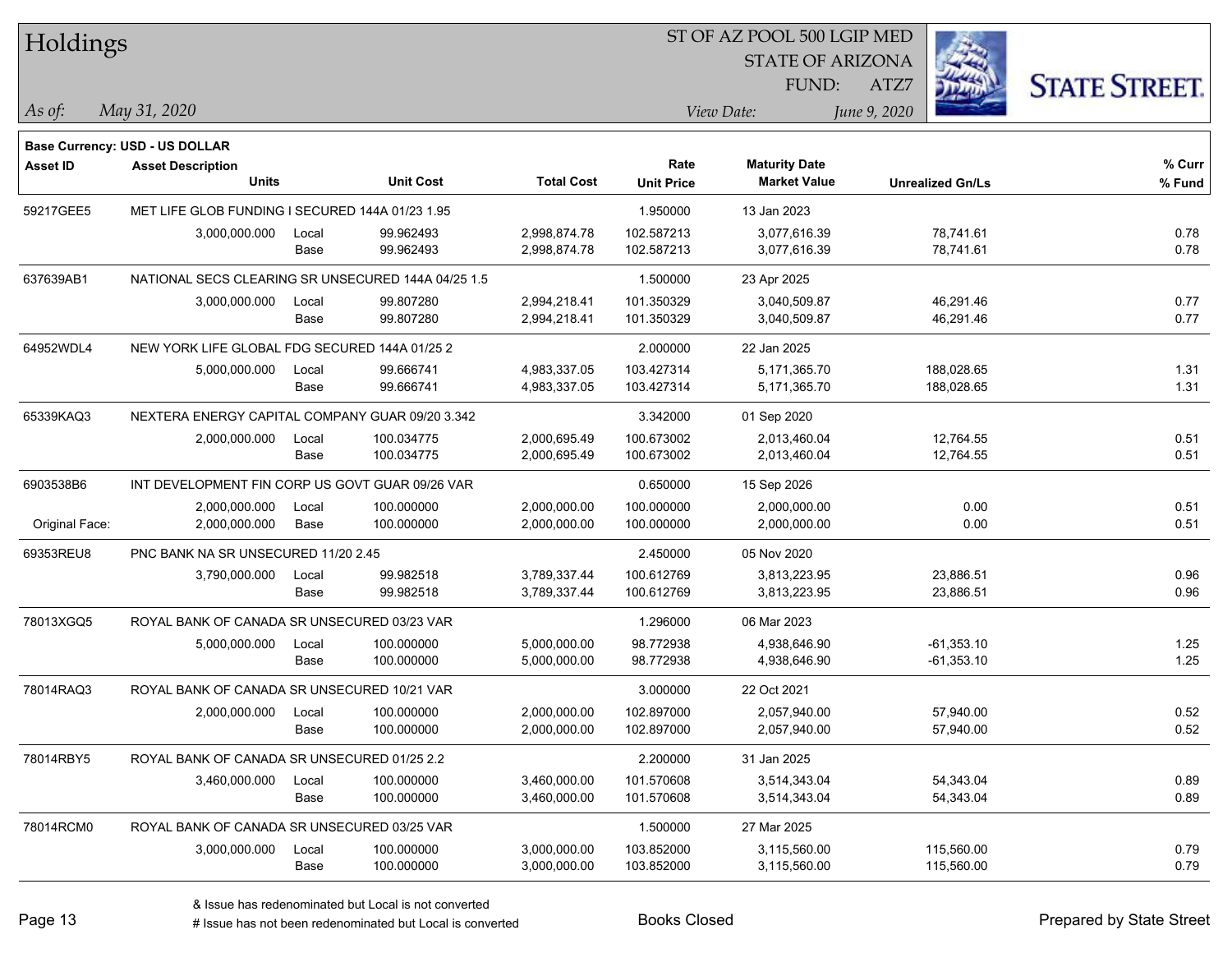| Holdings        |                                                  |       |                  |                   |                           | ST OF AZ POOL 500 LGIP MED                  |                         |                      |
|-----------------|--------------------------------------------------|-------|------------------|-------------------|---------------------------|---------------------------------------------|-------------------------|----------------------|
|                 |                                                  |       |                  |                   |                           | <b>STATE OF ARIZONA</b>                     |                         |                      |
|                 |                                                  |       |                  |                   |                           | FUND:                                       | ATZ7                    | <b>STATE STREET.</b> |
| $\vert$ As of:  | May 31, 2020                                     |       |                  |                   |                           | View Date:                                  | June 9, 2020            |                      |
|                 |                                                  |       |                  |                   |                           |                                             |                         |                      |
|                 | Base Currency: USD - US DOLLAR                   |       |                  |                   |                           |                                             |                         |                      |
| <b>Asset ID</b> | <b>Asset Description</b><br><b>Units</b>         |       | <b>Unit Cost</b> | <b>Total Cost</b> | Rate<br><b>Unit Price</b> | <b>Maturity Date</b><br><b>Market Value</b> | <b>Unrealized Gn/Ls</b> | % Curr<br>$%$ Fund   |
| 855244AN9       | STARBUCKS CORP SR UNSECURED 03/23 3.1            |       |                  |                   | 3.100000                  | 01 Mar 2023                                 |                         |                      |
|                 | 3,000,000.000                                    | Local | 99.982657        | 2,999,479.70      | 106.238268                | 3,187,148.04                                | 187,668.34              | 0.81                 |
|                 |                                                  | Base  | 99.982657        | 2,999,479.70      | 106.238268                | 3,187,148.04                                | 187,668.34              | 0.81                 |
| 855244AY5       | STARBUCKS CORP SR UNSECURED 05/22 1.3            |       |                  |                   | 1.300000                  | 07 May 2022                                 |                         |                      |
|                 | 3,000,000.000                                    | Local | 99.935295        | 2,998,058.84      | 101.300863                | 3,039,025.89                                | 40,967.05               | 0.77                 |
|                 |                                                  | Base  | 99.935295        | 2,998,058.84      | 101.300863                | 3,039,025.89                                | 40,967.05               | 0.77                 |
| 89114Q3J5       | TORONTO DOMINION BANK SR UNSECURED 07/22 VAR     |       |                  |                   | 2.750000                  | 22 Jul 2022                                 |                         |                      |
|                 | 3,000,000.000                                    | Local | 100.000000       | 3,000,000.00      | 100.138684                | 3,004,160.52                                | 4,160.52                | 0.76                 |
|                 |                                                  | Base  | 100.000000       | 3,000,000.00      | 100.138684                | 3,004,160.52                                | 4,160.52                | 0.76                 |
| 89114Q5A2       | TORONTO DOMINION BANK SR UNSECURED 08/24 VAR     |       |                  |                   | 2.450000                  | 14 Aug 2024                                 |                         |                      |
|                 | 3,000,000.000                                    | Local | 100.000000       | 3,000,000.00      | 105.156200                | 3,154,686.00                                | 154,686.00              | 0.80                 |
|                 |                                                  | Base  | 100.000000       | 3,000,000.00      | 105.156200                | 3,154,686.00                                | 154,686.00              | 0.80                 |
| 89233MAB9       | TOYOTA AUTO RECEIVABLES OWNER TAOT 2019 D A2     |       |                  |                   | 1.920000                  | 15 Jul 2022                                 |                         |                      |
|                 | 3,000,000.000                                    | Local | 99.993718        | 2,999,811.55      | 100.634375                | 3,019,031.25                                | 19,219.70               | 0.76                 |
| Original Face:  | 3,000,000.000                                    | Base  | 99.993718        | 2,999,811.55      | 100.634375                | 3,019,031.25                                | 19,219.70               | 0.76                 |
| 89236TFX8       | TOYOTA MOTOR CREDIT CORP SR UNSECURED 04/22 2.65 |       |                  |                   | 2.650000                  | 12 Apr 2022                                 |                         |                      |
|                 | 2,000,000.000                                    | Local | 99.960913        | 1,999,218.25      | 103.391469                | 2,067,829.38                                | 68,611.13               | 0.52                 |
|                 |                                                  | Base  | 99.960913        | 1,999,218.25      | 103.391469                | 2,067,829.38                                | 68,611.13               | 0.52                 |
| 89236TGS8       | TOYOTA MOTOR CREDIT CORP SR UNSECURED 08/21 VAR  |       |                  |                   | 0.558500                  | 13 Aug 2021                                 |                         |                      |
|                 | 1,000,000.000                                    | Local | 100.000000       | 1,000,000.00      | 99.450352                 | 994,503.52                                  | $-5,496.48$             | 0.25                 |
|                 |                                                  | Base  | 100.000000       | 1,000,000.00      | 99.450352                 | 994,503.52                                  | $-5,496.48$             | 0.25                 |
| 89236TGT6       | TOYOTA MOTOR CREDIT CORP SR UNSECURED 02/25 1.8  |       |                  |                   | 1.800000                  | 13 Feb 2025                                 |                         |                      |
|                 | 5,000,000.000                                    | Local | 99.936997        | 4,996,849.86      | 102.307260                | 5,115,363.00                                | 118,513.14              | 1.29                 |
|                 |                                                  | Base  | 99.936997        | 4,996,849.86      | 102.307260                | 5,115,363.00                                | 118,513.14              | 1.29                 |
| 89788JAA7       | TRUIST BANK SR UNSECURED 03/25 1.5               |       |                  |                   | 1.500000                  | 10 Mar 2025                                 |                         |                      |
|                 | 3,000,000.000                                    | Local | 99.803619        | 2,994,108.56      | 101.920334                | 3,057,610.02                                | 63,501.46               | 0.77                 |
|                 |                                                  | Base  | 99.803619        | 2,994,108.56      | 101.920334                | 3,057,610.02                                | 63,501.46               | 0.77                 |
| 90327QD48       | USAA CAPITAL CORP SR UNSECURED 144A 05/23 1.5    |       |                  |                   | 1.500000                  | 01 May 2023                                 |                         |                      |
|                 | 1,000,000.000                                    | Local | 99.880601        | 998,806.01        | 101.821553                | 1,018,215.53                                | 19,409.52               | 0.26                 |
|                 |                                                  | Base  | 99.880601        | 998,806.01        | 101.821553                | 1,018,215.53                                | 19,409.52               | 0.26                 |

denote the redenominated but Local is converted Books Closed Prepared by State Street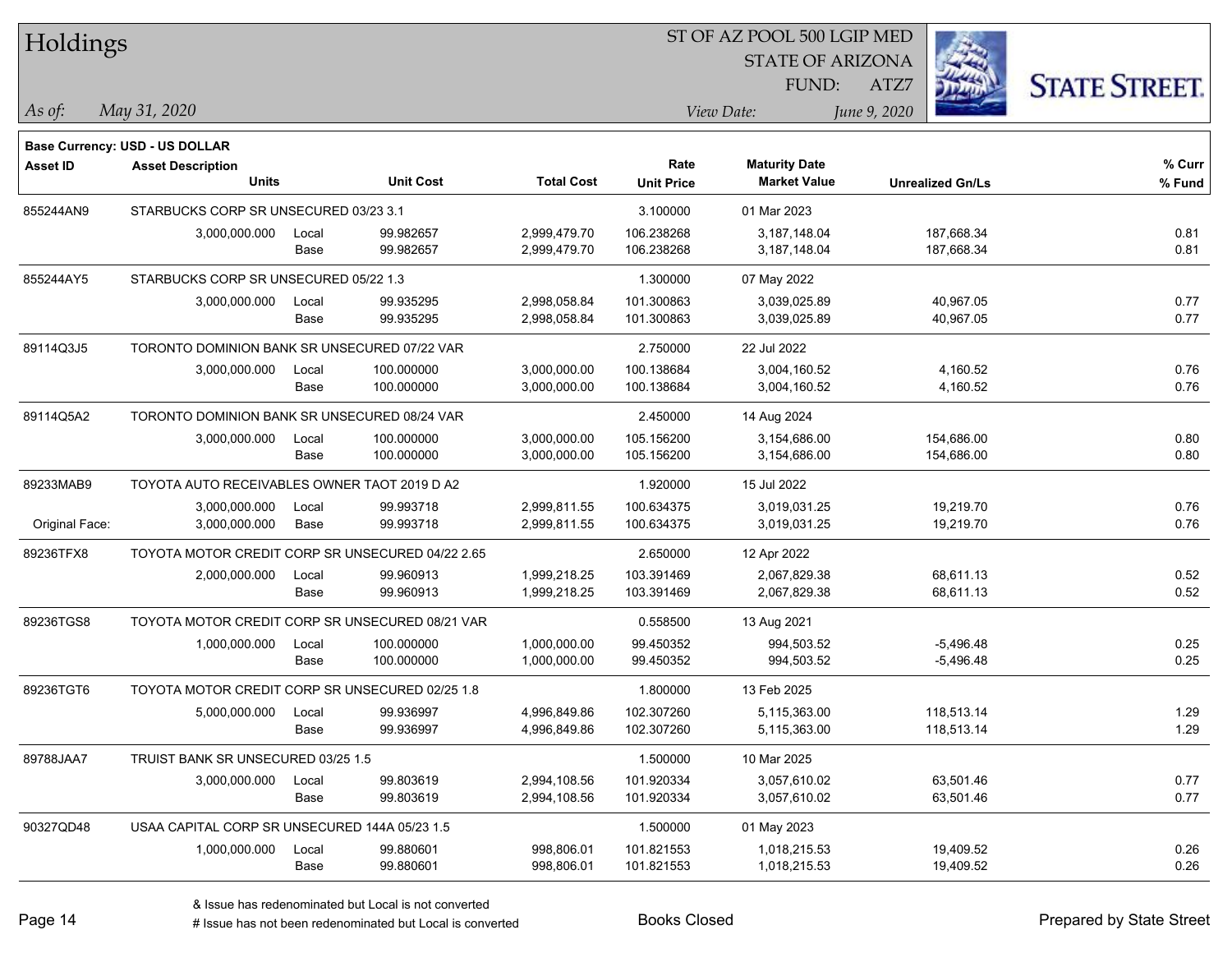| Holdings        |                                               |       |                  |                   | ST OF AZ POOL 500 LGIP MED |                         |              |                         |                      |  |
|-----------------|-----------------------------------------------|-------|------------------|-------------------|----------------------------|-------------------------|--------------|-------------------------|----------------------|--|
|                 |                                               |       |                  |                   |                            | <b>STATE OF ARIZONA</b> |              |                         |                      |  |
|                 |                                               |       |                  |                   |                            | FUND:                   | ATZ7         |                         | <b>STATE STREET.</b> |  |
| As of:          | May 31, 2020                                  |       |                  |                   |                            | View Date:              | June 9, 2020 |                         |                      |  |
|                 | Base Currency: USD - US DOLLAR                |       |                  |                   |                            |                         |              |                         |                      |  |
| <b>Asset ID</b> | <b>Asset Description</b>                      |       |                  |                   | Rate                       | <b>Maturity Date</b>    |              |                         | % Curr               |  |
|                 | <b>Units</b>                                  |       | <b>Unit Cost</b> | <b>Total Cost</b> | <b>Unit Price</b>          | <b>Market Value</b>     |              | <b>Unrealized Gn/Ls</b> | % Fund               |  |
| 90331HNL3       | US BANK NA CINCINNATI SR UNSECURED 01/23 2.85 |       |                  |                   | 2.850000                   | 23 Jan 2023             |              |                         |                      |  |
|                 | 2,000,000.000                                 | Local | 100.243452       | 2,004,869.04      | 105.498558                 | 2,109,971.16            |              | 105,102.12              | 0.53                 |  |
|                 |                                               | Base  | 100.243452       | 2,004,869.04      | 105.498558                 | 2,109,971.16            |              | 105,102.12              | 0.53                 |  |
| 90331HPG2       | US BANK NA CINCINNATI SR UNSECURED 12/22 VAR  |       |                  |                   | 1.398880                   | 09 Dec 2022             |              |                         |                      |  |
|                 | 5,000,000.000                                 | Local | 100.000000       | 5,000,000.00      | 99.264742                  | 4,963,237.10            |              | $-36,762.90$            | 1.25                 |  |
|                 |                                               | Base  | 100.000000       | 5,000,000.00      | 99.264742                  | 4,963,237.10            |              | $-36,762.90$            | 1.25                 |  |
| 91159HHX1       | US BANCORP SR UNSECURED 07/24 2.4             |       |                  |                   | 2.400000                   | 30 Jul 2024             |              |                         |                      |  |
|                 | 5,000,000.000                                 | Local | 99.918512        | 4,995,925.60      | 105.846837                 | 5,292,341.85            |              | 296,416.25              | 1.34                 |  |
|                 |                                               | Base  | 99.918512        | 4,995,925.60      | 105.846837                 | 5,292,341.85            |              | 296,416.25              | 1.34                 |  |
| 91159HHZ6       | US BANCORP SR UNSECURED 05/25 1.45            |       |                  |                   | 1.450000                   | 12 May 2025             |              |                         |                      |  |
|                 | 3,000,000.000                                 | Local | 99.886281        | 2,996,588.42      | 102.432038                 | 3,072,961.14            |              | 76,372.72               | 0.78                 |  |
|                 |                                               | Base  | 99.886281        | 2,996,588.42      | 102.432038                 | 3,072,961.14            |              | 76,372.72               | 0.78                 |  |
| 9127962T5       | TREASURY BILL 10/20 0.00000                   |       |                  |                   | 0.010000                   | 29 Oct 2020             |              |                         |                      |  |
|                 | 2,000,000.000                                 | Local | 99.939583        | 1,998,791.66      | 99.928125                  | 1,998,562.50            |              | -229.16                 | 0.51                 |  |
|                 |                                               | Base  | 99.939583        | 1,998,791.66      | 99.928125                  | 1,998,562.50            |              | $-229.16$               | 0.51                 |  |
| 9127963B3       | TREASURY BILL 11/20 0.00000                   |       |                  |                   | 0.010000                   | 27 Nov 2020             |              |                         |                      |  |
|                 | 2,000,000.000                                 | Local | 99.925417        | 1,998,508.33      | 99.914900                  | 1,998,298.00            |              | $-210.33$               | 0.51                 |  |
|                 |                                               | Base  | 99.925417        | 1,998,508.33      | 99.914900                  | 1,998,298.00            |              | $-210.33$               | 0.51                 |  |
| 9128282Q2       | US TREASURY N/B 08/20 1.5                     |       |                  |                   | 1.500000                   | 15 Aug 2020             |              |                         |                      |  |
|                 | 2,000,000.000                                 | Local | 99.937950        | 1,998,759.00      | 100.282087                 | 2,005,641.74            |              | 6,882.74                | 0.51                 |  |
|                 |                                               | Base  | 99.937950        | 1,998,759.00      | 100.282087                 | 2,005,641.74            |              | 6,882.74                | 0.51                 |  |
| 9128284J6       | US TREASURY N/B 04/20 2.375                   |       |                  |                   | 2.375000                   | 30 Apr 2020             |              |                         |                      |  |
|                 | 0.000                                         | Local | 0.000000         | $-0.01$           | 0.000000                   | 0.00                    |              | 0.01                    | 0.00                 |  |
|                 |                                               | Base  | 0.000000         | $-0.01$           | 0.000000                   | 0.00                    |              | 0.01                    | 0.00                 |  |
| 9128284Y3       | US TREASURY N/B 08/20 2.625                   |       |                  |                   | 2.625000                   | 31 Aug 2020             |              |                         |                      |  |
|                 | 1,000,000.000                                 | Local | 99.969262        | 999,692.62        | 100.616559                 | 1,006,165.59            |              | 6,472.97                | 0.25                 |  |
|                 |                                               | Base  | 99.969262        | 999,692.62        | 100.616559                 | 1,006,165.59            |              | 6,472.97                | 0.25                 |  |
| 9128285X4       | US TREASURY N/B 01/21 2.5                     |       |                  |                   | 2.500000                   | 31 Jan 2021             |              |                         |                      |  |
|                 | 2,000,000.000                                 | Local | 100.520294       | 2,010,405.88      | 101.539062                 | 2,030,781.24            |              | 20,375.36               | 0.51                 |  |
|                 |                                               | Base  | 100.520294       | 2,010,405.88      | 101.539062                 | 2,030,781.24            |              | 20,375.36               | 0.51                 |  |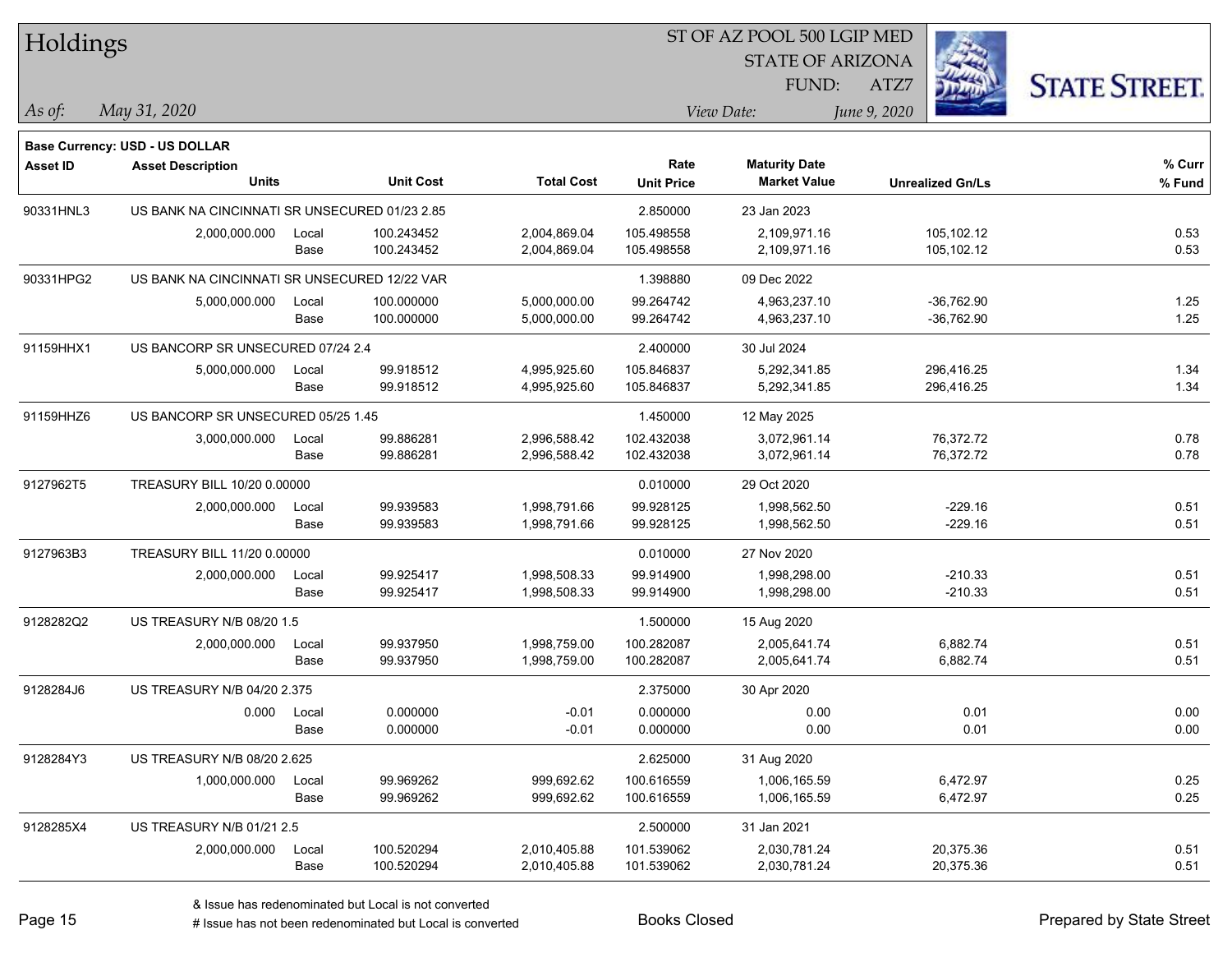| Holdings        |                                                 |       |                  |                   |                   | ST OF AZ POOL 500 LGIP MED |              |                         |                      |
|-----------------|-------------------------------------------------|-------|------------------|-------------------|-------------------|----------------------------|--------------|-------------------------|----------------------|
|                 |                                                 |       |                  |                   |                   | <b>STATE OF ARIZONA</b>    |              |                         |                      |
|                 |                                                 |       |                  |                   |                   | FUND:                      | ATZ7         |                         | <b>STATE STREET.</b> |
| As of:          | May 31, 2020                                    |       |                  |                   |                   | View Date:                 | June 9, 2020 |                         |                      |
|                 | Base Currency: USD - US DOLLAR                  |       |                  |                   |                   |                            |              |                         |                      |
| <b>Asset ID</b> | <b>Asset Description</b>                        |       |                  |                   | Rate              | <b>Maturity Date</b>       |              |                         | % Curr               |
|                 | <b>Units</b>                                    |       | <b>Unit Cost</b> | <b>Total Cost</b> | <b>Unit Price</b> | <b>Market Value</b>        |              | <b>Unrealized Gn/Ls</b> | % Fund               |
| 912828XH8       | US TREASURY N/B 06/20 1.625                     |       |                  |                   | 1.625000          | 30 Jun 2020                |              |                         |                      |
|                 | 2,000,000.000                                   | Local | 99.980569        | 1,999,611.37      | 100.120630        | 2,002,412.60               |              | 2,801.23                | 0.51                 |
|                 |                                                 | Base  | 99.980569        | 1,999,611.37      | 100.120630        | 2,002,412.60               |              | 2,801.23                | 0.51                 |
| 91324PDH2       | UNITEDHEALTH GROUP INC SR UNSECURED 06/21 3.15  |       |                  |                   | 3.150000          | 15 Jun 2021                |              |                         |                      |
|                 | 2,000,000.000                                   | Local | 99.981258        | 1,999,625.16      | 102.897924        | 2,057,958.48               |              | 58,333.32               | 0.52                 |
|                 |                                                 | Base  | 99.981258        | 1,999,625.16      | 102.897924        | 2,057,958.48               |              | 58,333.32               | 0.52                 |
| 91324PDR0       | UNITEDHEALTH GROUP INC SR UNSECURED 08/24 2.375 |       |                  |                   | 2.375000          | 15 Aug 2024                |              |                         |                      |
|                 | 3,000,000.000                                   | Local | 99.979221        | 2,999,376.62      | 106.182297        | 3,185,468.91               |              | 186,092.29              | 0.81                 |
|                 |                                                 | Base  | 99.979221        | 2,999,376.62      | 106.182297        | 3,185,468.91               |              | 186,092.29              | 0.81                 |
| 92347YAA2       | VERIZON OWNER TRUST VZOT 2019 A A1A             |       |                  |                   | 2.930000          | 20 Sep 2023                |              |                         |                      |
|                 | 2,000,000.000                                   | Local | 99.985400        | 1,999,707.99      | 102.958840        | 2,059,176.80               |              | 59,468.81               | 0.52                 |
| Original Face:  | 2,000,000.000                                   | Base  | 99.985400        | 1,999,707.99      | 102.958840        | 2,059,176.80               |              | 59,468.81               | 0.52                 |
| 92348TAA2       | VERIZON OWNER TRUST VZOT 2020 A A1A             |       |                  |                   | 1.850000          | 22 Jul 2024                |              |                         |                      |
|                 | 2,000,000.000                                   | Local | 99.989178        | 1,999,783.55      | 102.547870        | 2,050,957.40               |              | 51,173.85               | 0.52                 |
| Original Face:  | 2,000,000.000                                   | Base  | 99.989178        | 1,999,783.55      | 102.547870        | 2,050,957.40               |              | 51,173.85               | 0.52                 |
| 92348XAA3       | VERIZON OWNER TRUST VZOT 2018 A A1A             |       |                  |                   | 3.230000          | 20 Apr 2023                |              |                         |                      |
|                 | 1,000,000.000                                   | Local | 99.999006        | 999,990.06        | 102.375580        | 1,023,755.80               |              | 23,765.74               | 0.26                 |
| Original Face:  | 1,000,000.000                                   | Base  | 99.999006        | 999,990.06        | 102.375580        | 1,023,755.80               |              | 23,765.74               | 0.26                 |
| 931142EL3       | WALMART INC SR UNSECURED 07/24 2.85             |       |                  |                   | 2.850000          | 08 Jul 2024                |              |                         |                      |
|                 | 2,000,000.000                                   | Local | 99.903964        | 1,998,079.28      | 108.420989        | 2,168,419.78               |              | 170.340.50              | 0.55                 |
|                 |                                                 | Base  | 99.903964        | 1,998,079.28      | 108.420989        | 2,168,419.78               |              | 170,340.50              | 0.55                 |
| 949746RS2       | WELLS FARGO + COMPANY SR UNSECURED 03/21 2.5    |       |                  |                   | 2.500000          | 04 Mar 2021                |              |                         |                      |
|                 | 3,000,000.000                                   | Local | 99.996523        | 2,999,895.70      | 101.477240        | 3,044,317.20               |              | 44,421.50               | 0.77                 |
|                 |                                                 | Base  | 99.996523        | 2,999,895.70      | 101.477240        | 3,044,317.20               |              | 44,421.50               | 0.77                 |
| 949746SA0       | WELLS FARGO + COMPANY SR UNSECURED 07/21 2.1    |       |                  |                   | 2.100000          | 26 Jul 2021                |              |                         |                      |
|                 | 1,000,000.000                                   | Local | 99.430289        | 994,302.89        | 101.611844        | 1,016,118.44               |              | 21,815.55               | 0.26                 |
|                 |                                                 | Base  | 99.430289        | 994,302.89        | 101.611844        | 1,016,118.44               |              | 21,815.55               | 0.26                 |
| 949746SP7       | WELLS FARGO + COMPANY SR UNSECURED 02/22 VAR    |       |                  |                   | 1.377630          | 11 Feb 2022                |              |                         |                      |
|                 | 3,000,000.000                                   | Local | 100.000000       | 3,000,000.00      | 100.012315        | 3,000,369.45               |              | 369.45                  | 0.76                 |
|                 |                                                 | Base  | 100.000000       | 3,000,000.00      | 100.012315        | 3,000,369.45               |              | 369.45                  | 0.76                 |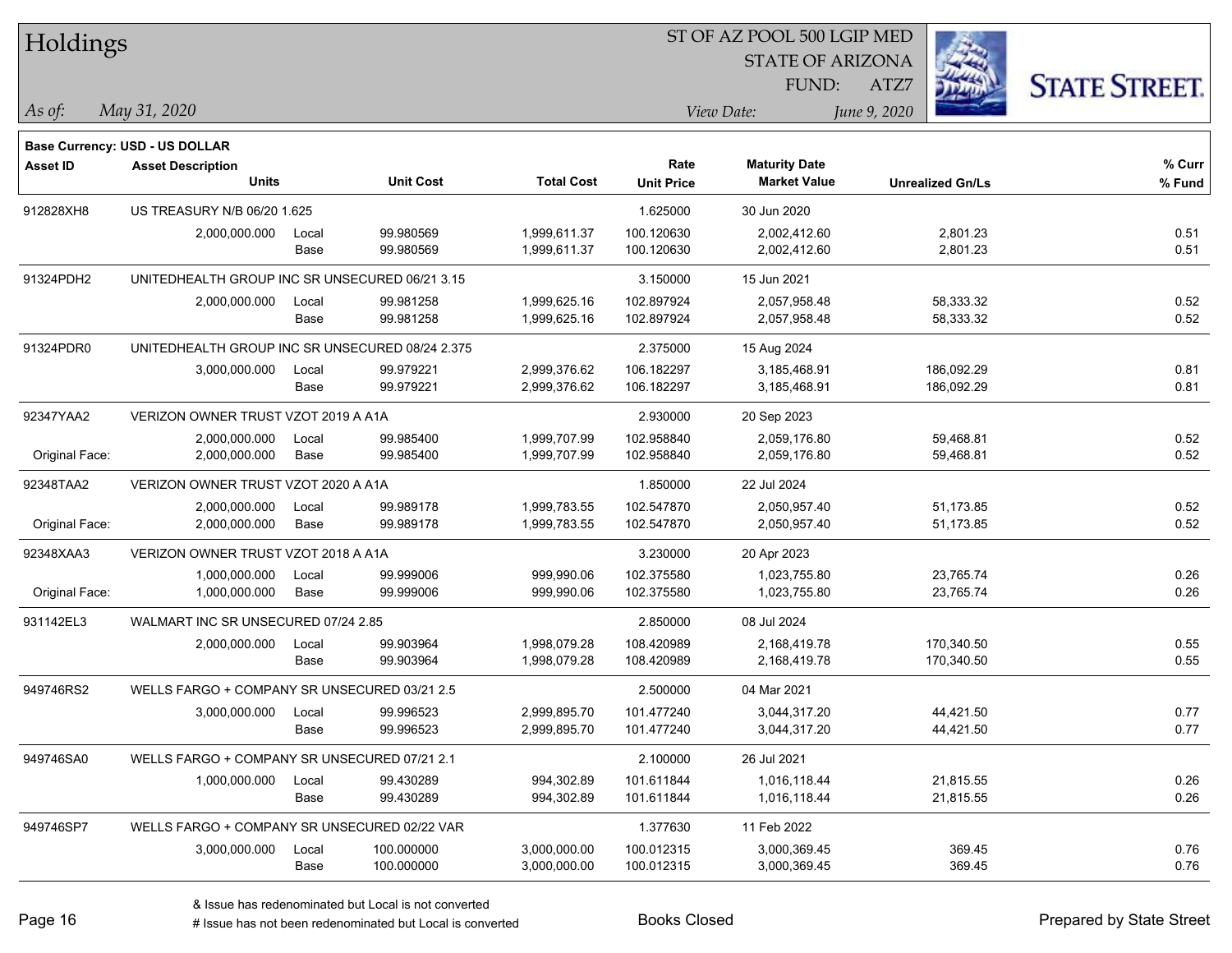| Holdings               |                                              |               |                          |                              |                           | ST OF AZ POOL 500 LGIP MED<br><b>STATE OF ARIZONA</b> |                         |                      |
|------------------------|----------------------------------------------|---------------|--------------------------|------------------------------|---------------------------|-------------------------------------------------------|-------------------------|----------------------|
|                        |                                              |               |                          |                              |                           | FUND:                                                 | ATZ7                    | <b>STATE STREET.</b> |
| As of:                 | May 31, 2020                                 |               |                          |                              |                           | View Date:                                            | June 9, 2020            |                      |
|                        | <b>Base Currency: USD - US DOLLAR</b>        |               |                          |                              |                           |                                                       |                         |                      |
| <b>Asset ID</b>        | <b>Asset Description</b><br><b>Units</b>     |               | <b>Unit Cost</b>         | <b>Total Cost</b>            | Rate<br><b>Unit Price</b> | <b>Maturity Date</b><br><b>Market Value</b>           | <b>Unrealized Gn/Ls</b> | % Curr<br>% Fund     |
| 95001D4Q0              | WELLS FARGO + COMPANY SR UNSECURED 02/23 VAR |               |                          |                              | 2.300000                  | 28 Feb 2023                                           |                         |                      |
|                        | 3,000,000.000                                | Local<br>Base | 100.000000<br>100.000000 | 3,000,000.00<br>3,000,000.00 | 100.250356<br>100.250356  | 3,007,510.68<br>3,007,510.68                          | 7,510.68<br>7,510.68    | 0.76<br>0.76         |
| 961214DQ3              | WESTPAC BANKING CORP SR UNSECURED 06/22 2.5  |               |                          |                              | 2.500000                  | 28 Jun 2022                                           |                         |                      |
|                        | 2,000,000.000                                | Local<br>Base | 99.932426<br>99.932426   | 1,998,648.51<br>1,998,648.51 | 103.744086<br>103.744086  | 2,074,881.72<br>2,074,881.72                          | 76,233.21<br>76,233.21  | 0.52<br>0.52         |
| <b>US DOLLAR Total</b> |                                              |               |                          |                              |                           |                                                       |                         |                      |
|                        | 315,088,670.840                              | Local         |                          | 315,695,447.17               |                           | 321,505,195.11                                        | 5,809,747.94            | 81.25                |
| Original Face:         | 191,611,032.000                              | Base          |                          | 315,695,447.17               |                           | 321,505,195.11                                        | 5,809,747.94            | 81.25                |
|                        | <b>FIXED INCOME Total</b>                    |               |                          |                              |                           |                                                       |                         |                      |
| Original Face:         | 315,088,670.840<br>191,611,032.000           | Base          |                          | 315,695,447.17               |                           | 321,505,195.11                                        | 5,809,747.94            | 81.25                |

Page 17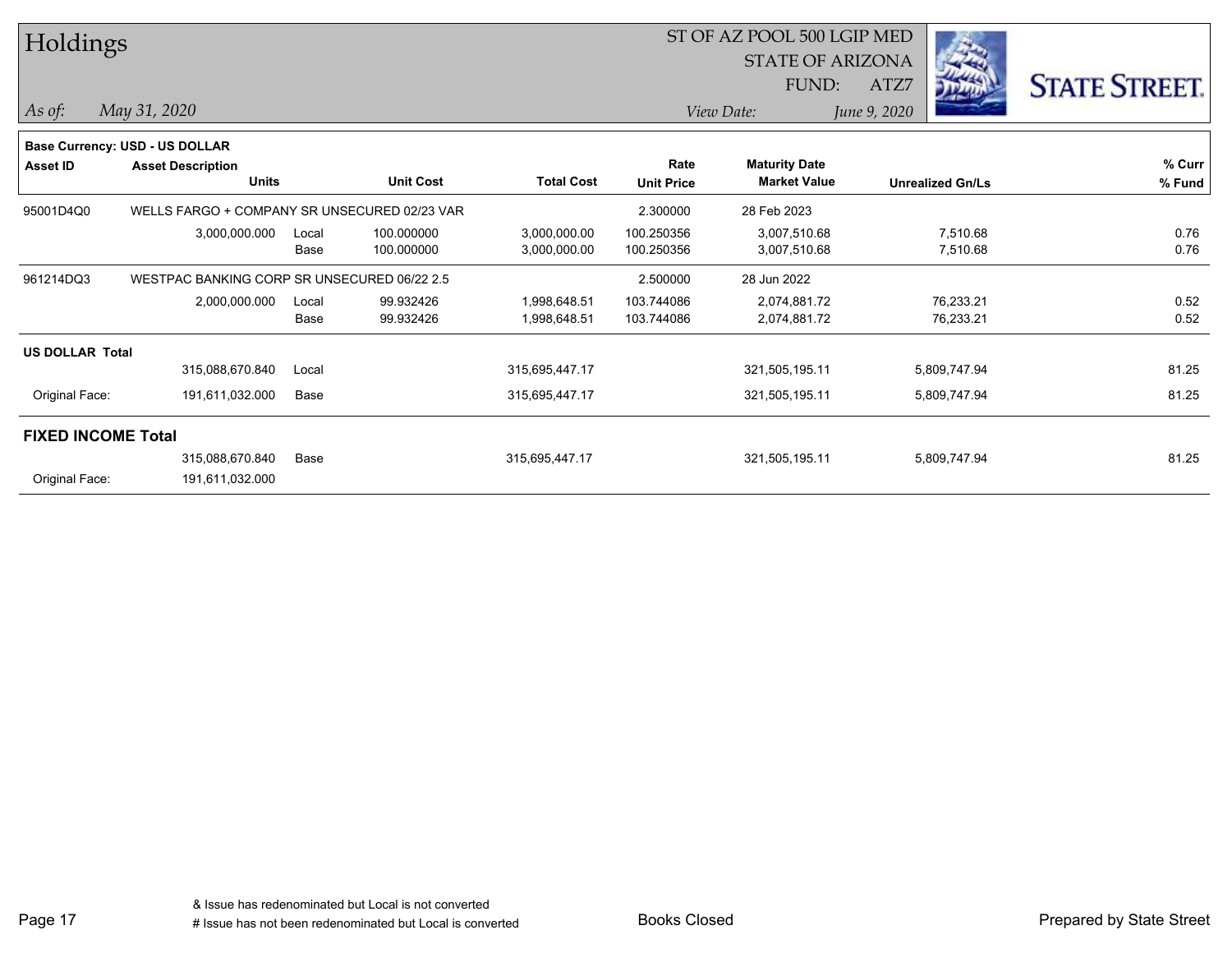| Holdings          |                                          |      |                  |                   |                           | ST OF AZ POOL 500 LGIP MED<br><b>STATE OF ARIZONA</b><br>FUND: | ATZ7         |                         | <b>STATE STREET.</b> |
|-------------------|------------------------------------------|------|------------------|-------------------|---------------------------|----------------------------------------------------------------|--------------|-------------------------|----------------------|
| $ $ As of:        | May 31, 2020                             |      |                  |                   |                           | View Date:                                                     | June 9, 2020 |                         |                      |
|                   | <b>Base Currency: USD - US DOLLAR</b>    |      |                  |                   |                           |                                                                |              |                         |                      |
| Asset ID          | <b>Asset Description</b><br><b>Units</b> |      | <b>Unit Cost</b> | <b>Total Cost</b> | Rate<br><b>Unit Price</b> | <b>Maturity Date</b><br><b>Market Value</b>                    |              | <b>Unrealized Gn/Ls</b> | % Curr<br>% Fund     |
| <b>FUND Total</b> |                                          |      |                  |                   |                           |                                                                |              |                         |                      |
| Original Face:    | 389,327,430.760<br>191,611,032.000       | Base |                  | 389,850,534.60    |                           | 395,678,178.35                                                 |              | 5,827,643.75            | 100.00               |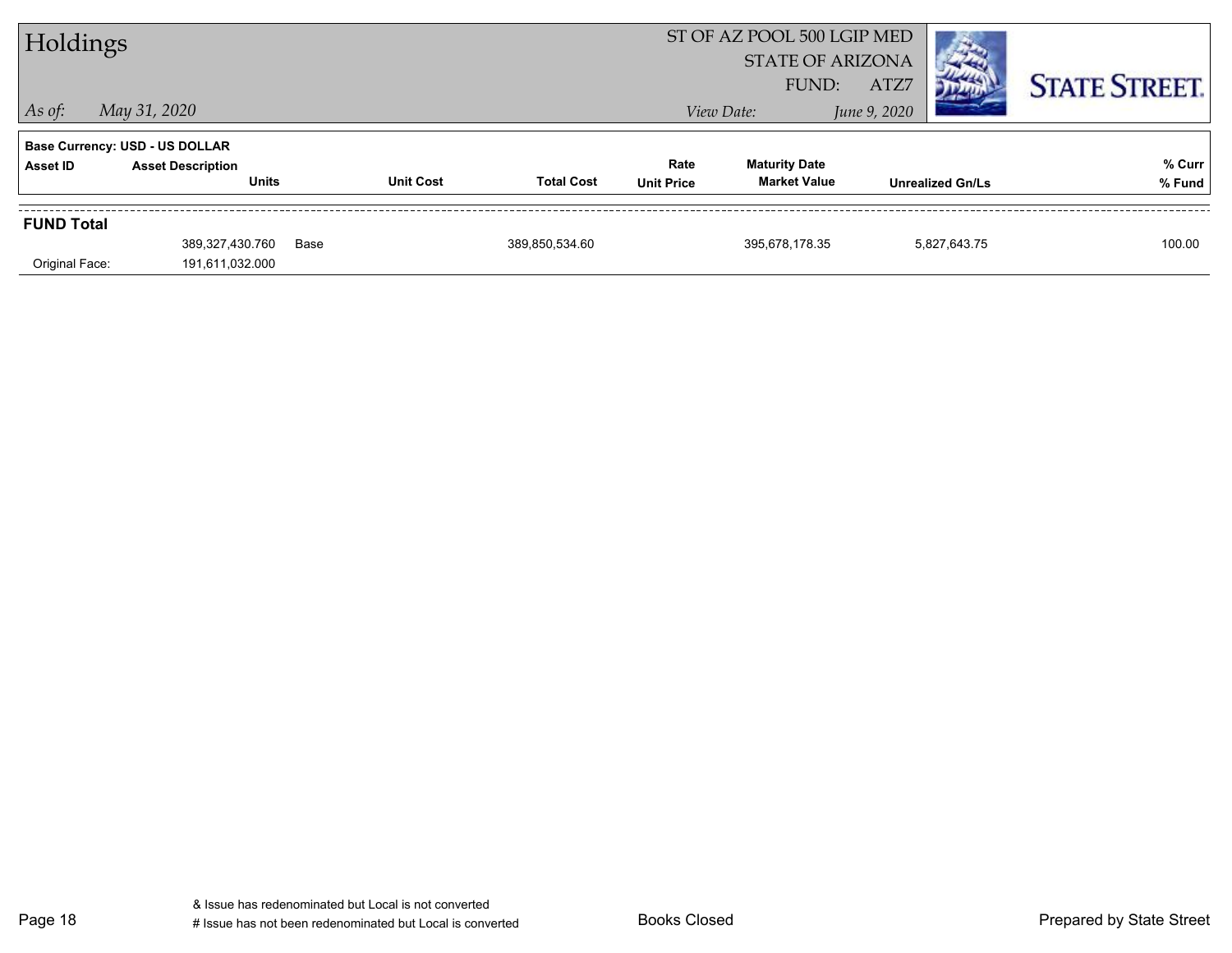# Holdings

### Currency Summary

*As of: May 31, 2020*

## ST OF AZ POOL 500 LGIP MED

 STATE OF ARIZONAFUND:

ATZ7



*View Date:June 9, 2020*

|  | Base Currency: USD - US DOLLAR |
|--|--------------------------------|
|  |                                |

| Dase Currency.COD - OO DOLLAR |                 |       |                   |                     | % Currency |                         |                          |                           |
|-------------------------------|-----------------|-------|-------------------|---------------------|------------|-------------------------|--------------------------|---------------------------|
|                               | <b>Units</b>    |       | <b>Total Cost</b> | <b>Market Value</b> | % Fund     | <b>Unreal Sec Gn/Ls</b> | <b>Unreal Curr Gn/Ls</b> | <b>Total Unreal Gn/Ls</b> |
| <b>US DOLLAR</b>              |                 |       |                   |                     |            |                         | Exchange Rate:           | 1.000000                  |
| <b>CASH</b>                   |                 |       |                   |                     |            |                         |                          |                           |
|                               | 448,679.740     | Local | 448,679.74        | 448,679.74          | 0.11       | 0.00                    |                          | 0.00                      |
|                               |                 | Base  | 448,679.74        | 448,679.74          | 0.11       | 0.00                    | 0.00                     | 0.00                      |
| <b>CASH EQUIVALENT</b>        |                 |       |                   |                     |            |                         |                          |                           |
|                               | 73,790,080.180  | Local | 73,706,407.69     | 73,724,303.50       | 18.63      | 17,895.81               |                          | 17,895.81                 |
|                               |                 | Base  | 73,706,407.69     | 73,724,303.50       | 18.63      | 17,895.81               | 0.00                     | 17,895.81                 |
| <b>FIXED INCOME</b>           |                 |       |                   |                     |            |                         |                          |                           |
|                               | 315,088,670.840 | Local | 315,695,447.17    | 321,505,195.11      | 81.25      | 5,809,747.94            |                          | 5,809,747.94              |
| Original Face:                | 191,611,032.000 | Base  | 315,695,447.17    | 321,505,195.11      | 81.25      | 5,809,747.94            | 0.00                     | 5,809,747.94              |
| <b>US DOLLAR Total</b>        |                 |       |                   |                     |            |                         |                          |                           |
|                               | 389,327,430.760 | Local | 389,850,534.60    | 395,678,178.35      | 100.00     | 5,827,643.75            |                          | 5,827,643.75              |
| Original Face:                | 191,611,032.000 | Base  | 389,850,534.60    | 395,678,178.35      | 100.00     | 5,827,643.75            | 0.00                     | 5,827,643.75              |
| <b>FUND Total</b>             |                 |       |                   |                     |            |                         |                          |                           |
|                               | 389,327,430.760 | Base  | 389,850,534.60    | 395,678,178.35      | 100.00     | 5,827,643.75            | 0.00                     | 5,827,643.75              |
| Original Face:                | 191,611,032.000 |       |                   |                     |            |                         |                          |                           |
|                               |                 |       |                   |                     |            |                         |                          |                           |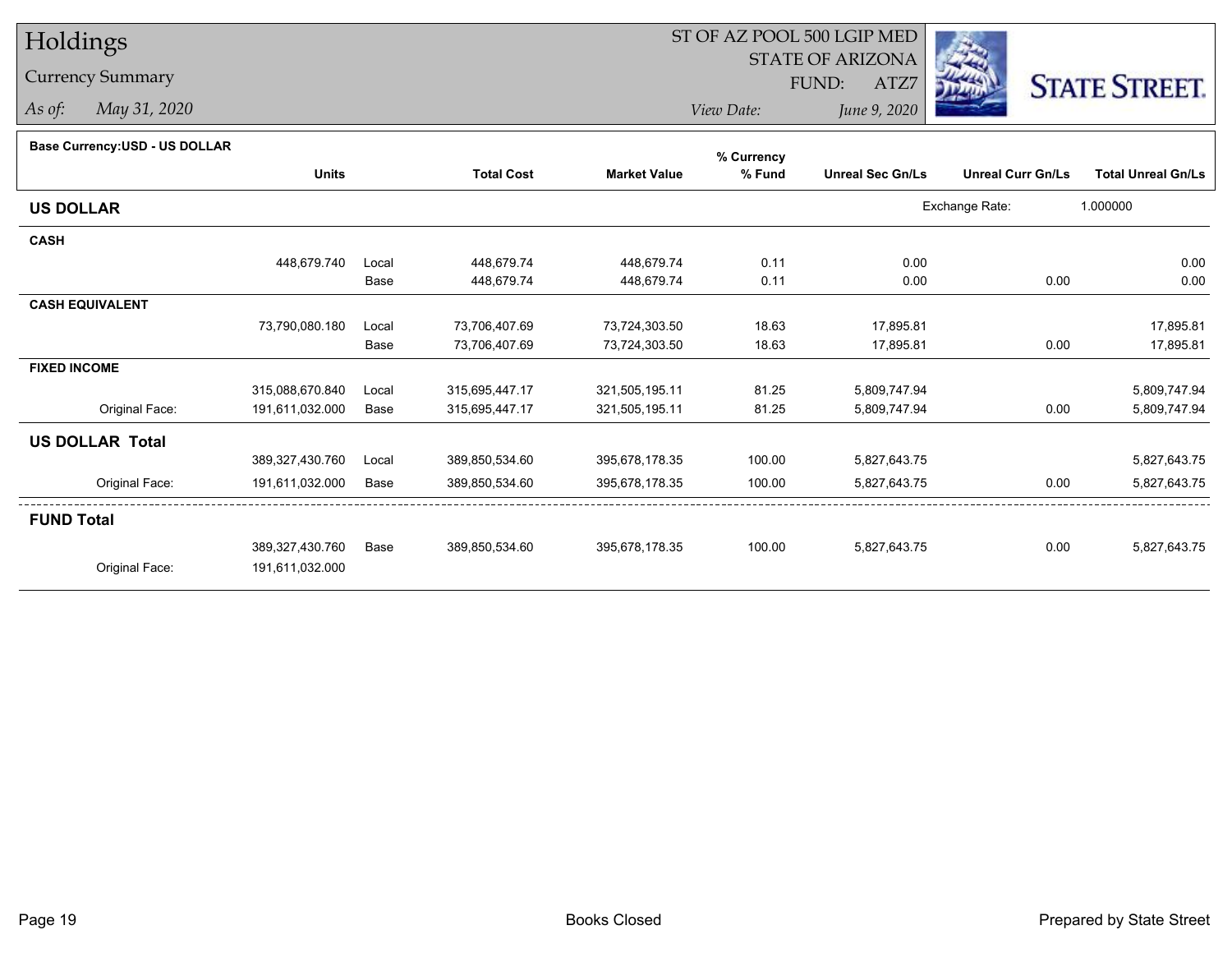| Holdings             |                                       |                   |                     |                            | ST OF AZ POOL 500 LGIP MED               |                          |                           |
|----------------------|---------------------------------------|-------------------|---------------------|----------------------------|------------------------------------------|--------------------------|---------------------------|
| <b>Asset Summary</b> |                                       |                   |                     |                            | <b>STATE OF ARIZONA</b><br>FUND:<br>ATZ7 |                          | <b>STATE STREET.</b>      |
| As of:               | May 31, 2020                          |                   |                     | June 9, 2020<br>View Date: |                                          |                          |                           |
|                      | <b>Base Currency: USD - US DOLLAR</b> |                   |                     |                            |                                          |                          |                           |
|                      | <b>Units</b>                          | <b>Total Cost</b> | <b>Market Value</b> | % Fund                     | <b>Unreal Sec Gn/Ls</b>                  | <b>Unreal Curr Gn/Ls</b> | <b>Total Unreal Gn/Ls</b> |
| <b>CASH</b>          |                                       |                   |                     |                            |                                          |                          |                           |
| <b>US DOLLAR</b>     | 448,679.740                           | 448,679.74        | 448,679.74          | 0.11                       | 0.00                                     | 0.00                     | 0.00                      |
| <b>CASH Total</b>    | 448,679.740                           | 448,679.74        | 448,679.74          | 0.11                       | 0.00                                     | 0.00                     | 0.00                      |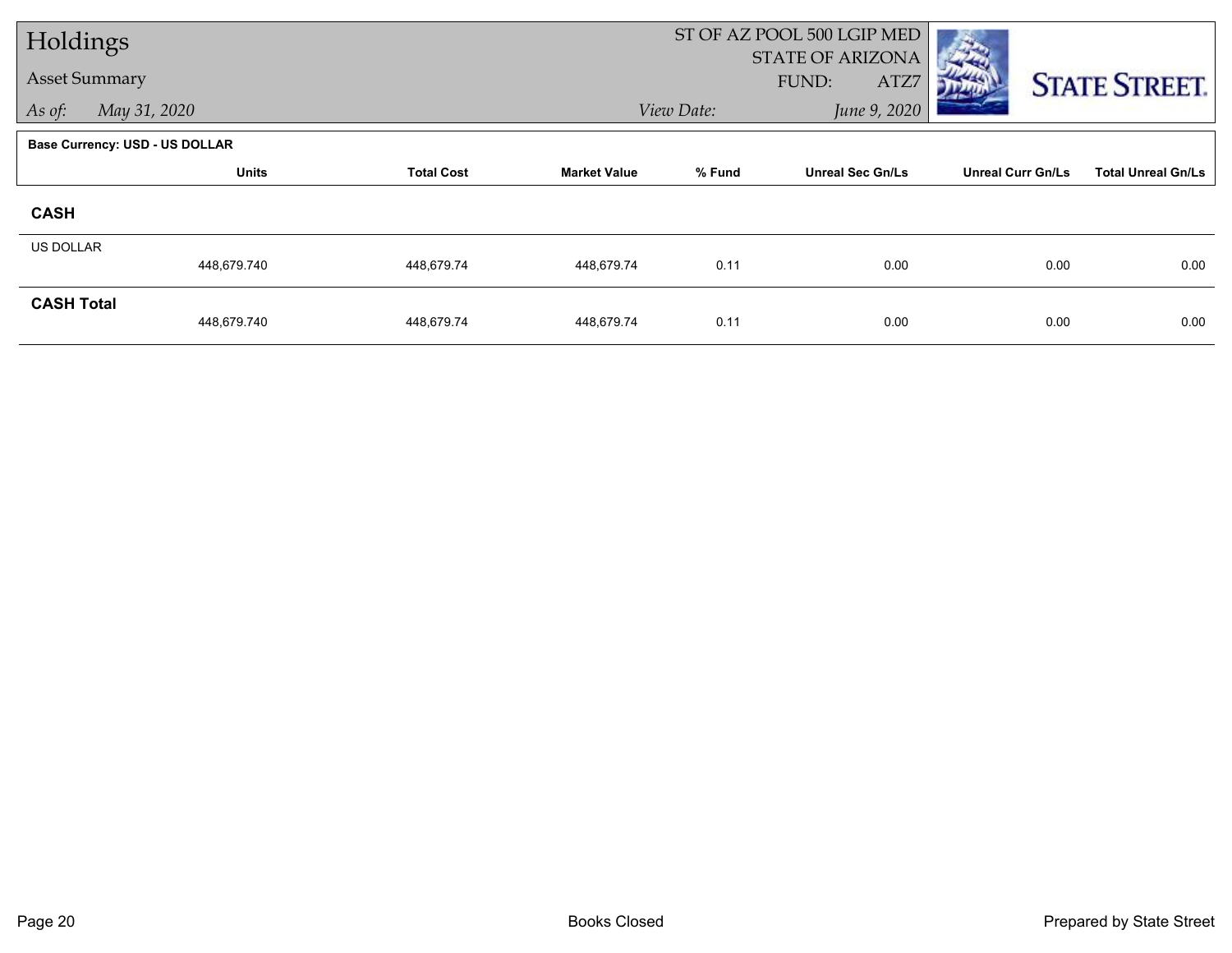| Holdings  |                                |                   |                     |            | ST OF AZ POOL 500 LGIP MED |                          |                           |
|-----------|--------------------------------|-------------------|---------------------|------------|----------------------------|--------------------------|---------------------------|
|           |                                |                   |                     |            | <b>STATE OF ARIZONA</b>    |                          |                           |
|           | <b>Asset Summary</b>           |                   |                     |            | FUND:<br>ATZ7              |                          | <b>STATE STREET.</b>      |
| As of:    | May 31, 2020                   |                   |                     | View Date: | June 9, 2020               |                          |                           |
|           | Base Currency: USD - US DOLLAR |                   |                     |            |                            |                          |                           |
|           | <b>Units</b>                   | <b>Total Cost</b> | <b>Market Value</b> | % Fund     | <b>Unreal Sec Gn/Ls</b>    | <b>Unreal Curr Gn/Ls</b> | <b>Total Unreal Gn/Ls</b> |
|           | <b>CASH EQUIVALENT</b>         |                   |                     |            |                            |                          |                           |
| US DOLLAR |                                |                   |                     |            |                            |                          |                           |
|           | 73,790,080.180                 | 73,706,407.69     | 73,724,303.50       | 18.63      | 17,895.81                  | 0.00                     | 17,895.81                 |
|           | <b>CASH EQUIVALENT Total</b>   |                   |                     |            |                            |                          |                           |
|           | 73,790,080.180                 | 73,706,407.69     | 73,724,303.50       | 18.63      | 17,895.81                  | 0.00                     | 17,895.81                 |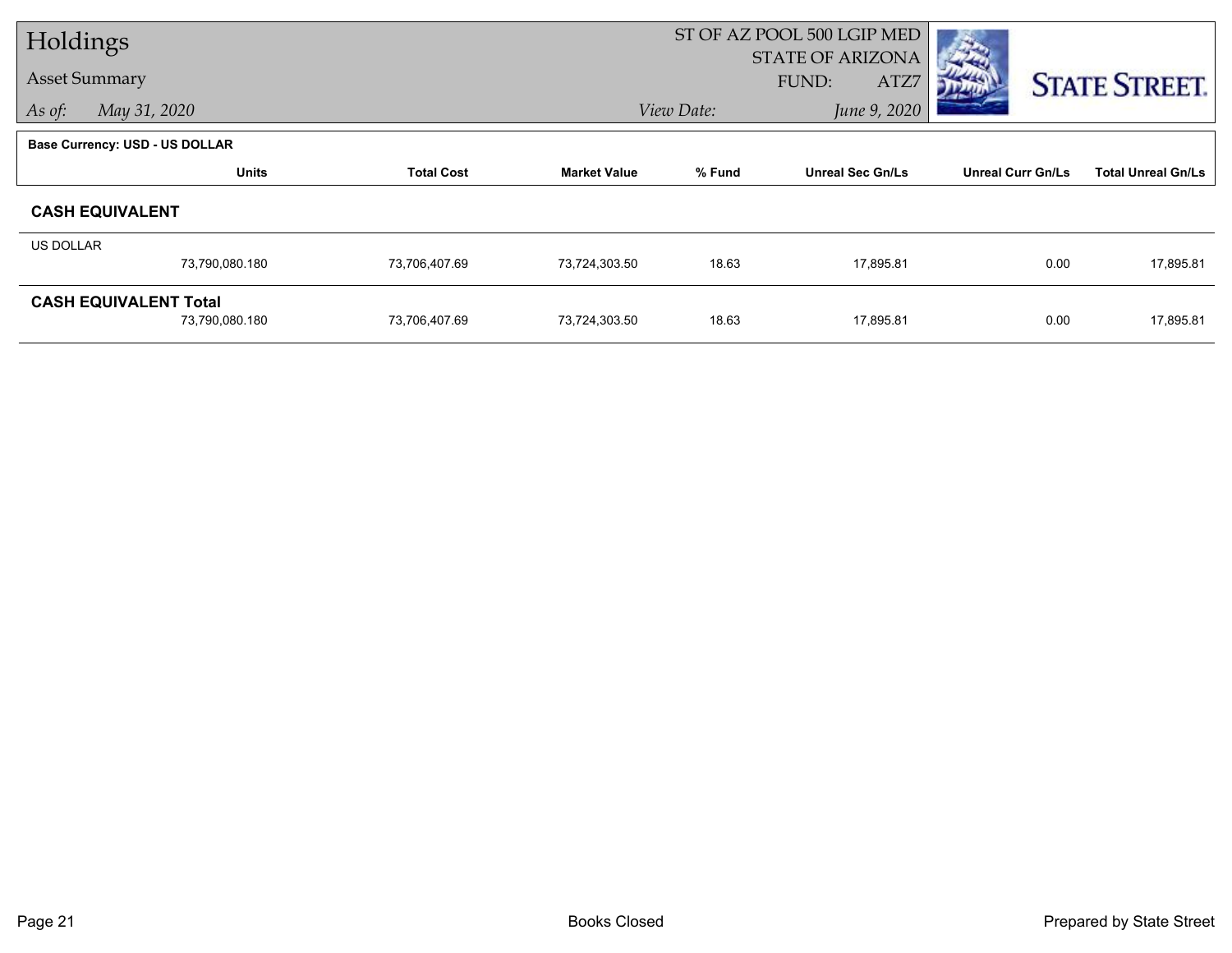| Holdings         |                                              |                   |                     |                            | ST OF AZ POOL 500 LGIP MED               |                          |                           |  |
|------------------|----------------------------------------------|-------------------|---------------------|----------------------------|------------------------------------------|--------------------------|---------------------------|--|
|                  | <b>Asset Summary</b>                         |                   |                     |                            | <b>STATE OF ARIZONA</b><br>FUND:<br>ATZ7 |                          | <b>STATE STREET.</b>      |  |
| As of:           | May 31, 2020                                 |                   |                     | June 9, 2020<br>View Date: |                                          |                          |                           |  |
|                  | <b>Base Currency: USD - US DOLLAR</b>        |                   |                     |                            |                                          |                          |                           |  |
|                  | <b>Units</b>                                 | <b>Total Cost</b> | <b>Market Value</b> | % Fund                     | <b>Unreal Sec Gn/Ls</b>                  | <b>Unreal Curr Gn/Ls</b> | <b>Total Unreal Gn/Ls</b> |  |
|                  | <b>FIXED INCOME</b>                          |                   |                     |                            |                                          |                          |                           |  |
| <b>US DOLLAR</b> |                                              |                   |                     |                            |                                          |                          |                           |  |
|                  | 315,088,670.840                              | 315,695,447.17    | 321,505,195.11      | 81.25                      | 5,809,747.94                             | 0.00                     | 5,809,747.94              |  |
|                  | <b>FIXED INCOME Total</b><br>315,088,670.840 | 315,695,447.17    | 321,505,195.11      | 81.25                      | 5,809,747.94                             | 0.00                     | 5,809,747.94              |  |
|                  |                                              |                   |                     |                            |                                          |                          |                           |  |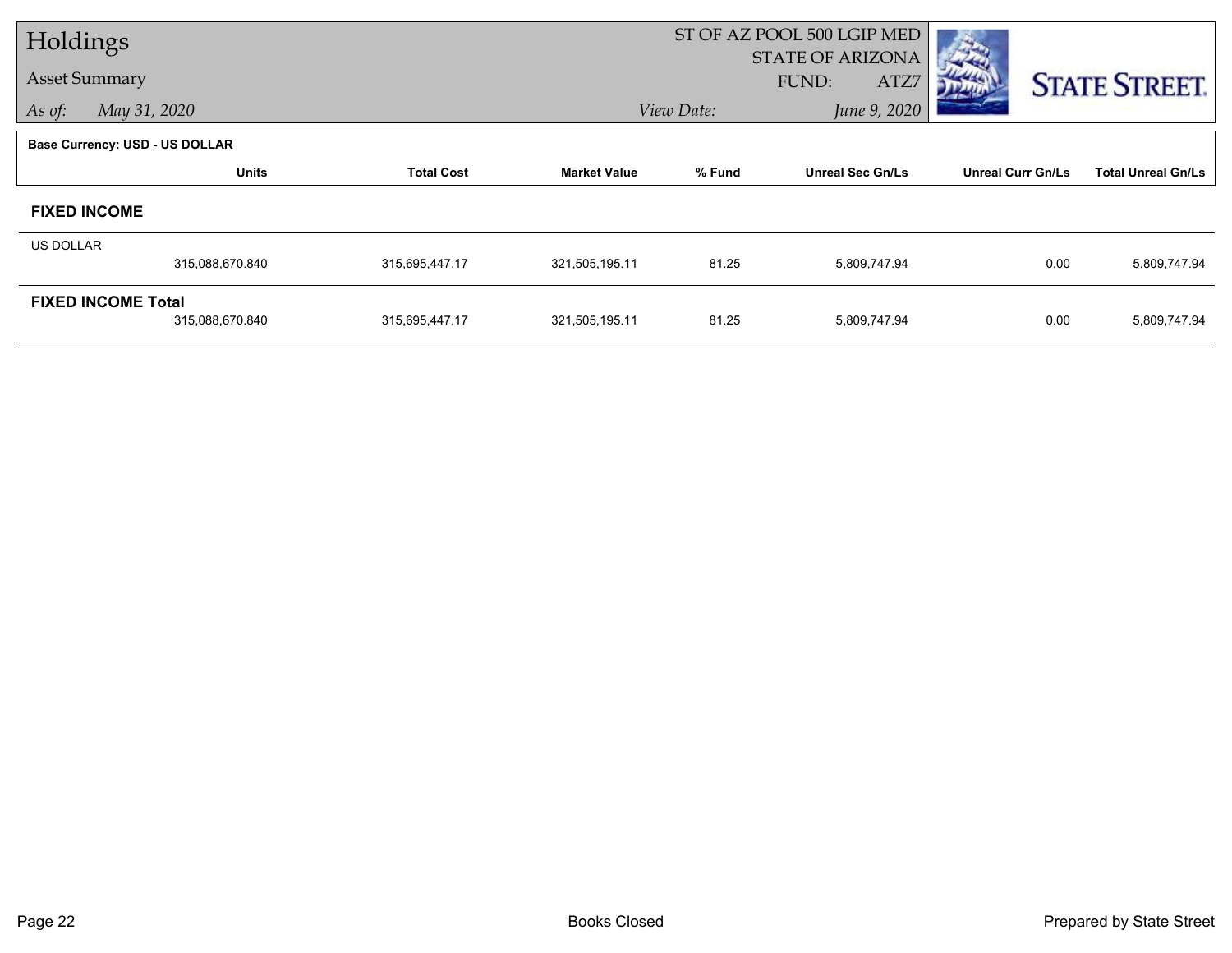| Holdings                              |                 |                   | ST OF AZ POOL 500 LGIP MED |                                          |                         |                          |                           |
|---------------------------------------|-----------------|-------------------|----------------------------|------------------------------------------|-------------------------|--------------------------|---------------------------|
| <b>Asset Summary</b>                  |                 |                   |                            | <b>STATE OF ARIZONA</b><br>ATZ7<br>FUND: |                         |                          | <b>STATE STREET.</b>      |
| May 31, 2020<br>As of:                |                 |                   |                            | View Date:                               | June 9, 2020            |                          |                           |
| <b>Base Currency: USD - US DOLLAR</b> |                 |                   |                            |                                          |                         |                          |                           |
|                                       | <b>Units</b>    | <b>Total Cost</b> | <b>Market Value</b>        | % Fund                                   | <b>Unreal Sec Gn/Ls</b> | <b>Unreal Curr Gn/Ls</b> | <b>Total Unreal Gn/Ls</b> |
| <b>FUND Total</b>                     |                 |                   |                            |                                          |                         |                          |                           |
|                                       | 389,327,430.760 | 389.850.534.60    | 395,678,178.35             | 100.00                                   | 5.827.643.75            | 0.00                     | 5,827,643.75              |